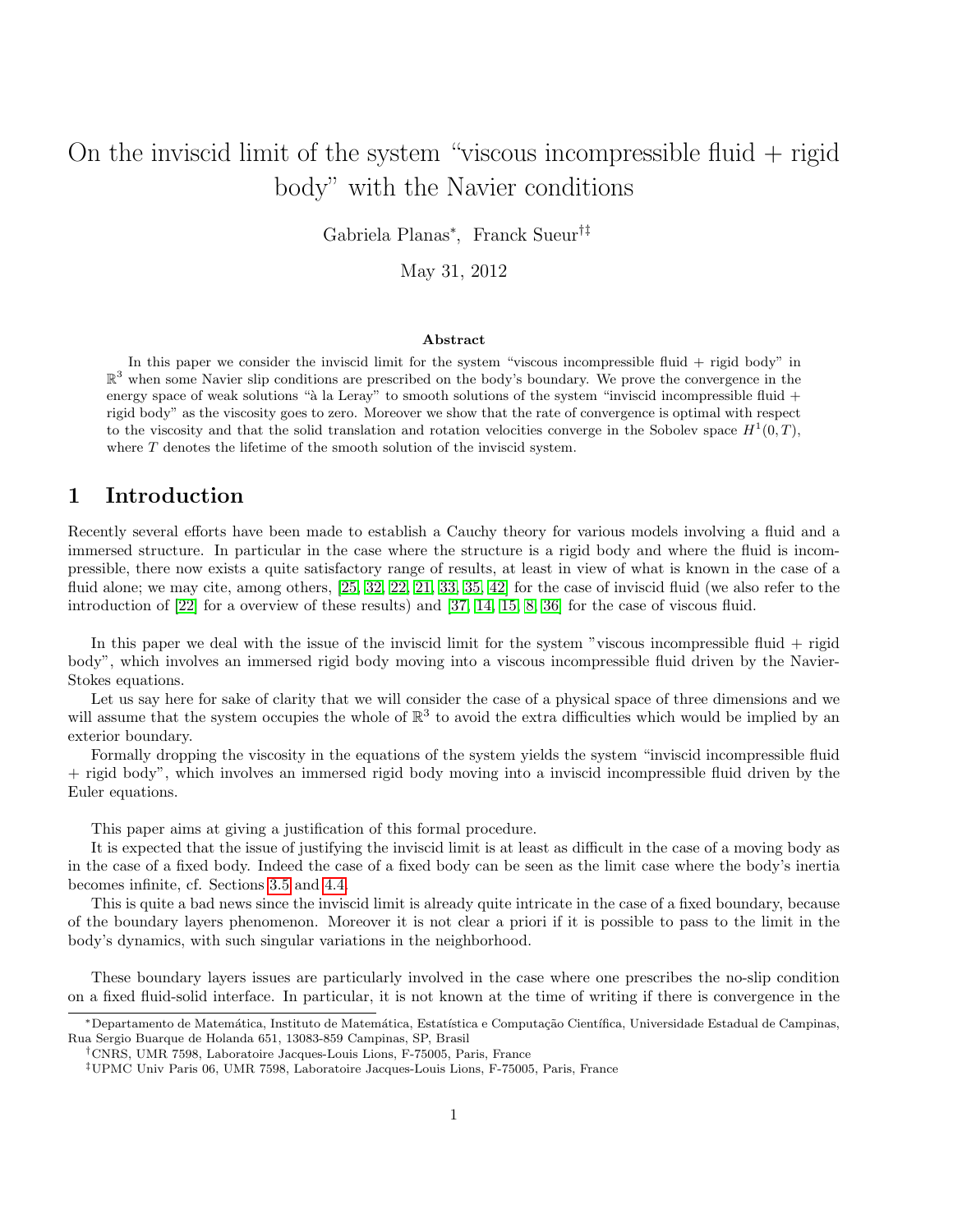energy space. A longstanding approach in this domain is Prandtl's theory, but this theory fails to model flows with too small viscosity in general, see for instance [\[9,](#page-22-6) [2,](#page-21-0) [16,](#page-22-7) [23,](#page-22-8) [18,](#page-22-9) [24\]](#page-22-10). However a necessary and sufficient condition for the convergence to the Euler equations in the energy space has been given by Kato in [\[28\]](#page-22-11); it states that the energy dissipation rate of the viscous flows in a boundary strip of width proportional to the viscosity vanishes. Even if little is known about whether or not this condition is verified for a general given flow, this result gives a nice insight of the scale for which the description of the flow is necessary to understand the inviscid limit.

In the paper [\[38\]](#page-23-6) the second author proved an extension of Kato's result in the case of the system "viscous incompressible fluid + rigid body" with the no-slip condition on the fluid-solid interface: the convergence to the system "inviscid incompressible fluid + rigid body" holds true in the energy space if and only if the energy dissipation rate of the viscous flows in a boundary's neighborhood of width proportional to the viscosity vanishes. As in the case of a fixed boundary it is not clear how to check this condition but this result seems to indicate that the issue of the inviscid limit in the case of a moving body is maybe not much harder than the one in the case of a fixed body.

In this paper we will prescribe some Navier conditions on the fluid-solid interface, which encode that the fluid slips with some friction on this boundary. In the case of a fixed boundary it is by now well understood that the issue of the inviscid limit is simplified compared to the no-slip conditions, at least when the friction coefficient is not too big; in particular the convergence holds true in the energy space (cf. for instance [\[1,](#page-21-1) [3,](#page-21-2) [7,](#page-21-3) [26,](#page-22-12) [27,](#page-22-13) [29,](#page-23-7) [34\]](#page-23-8)). We prove here a similar result in the case of a moving body.

In fact we even prove a better convergence of the body's dynamics (with respect to the fluid's dynamics), i.e. a convergence in the Sobolev space  $H^1$ . This surprising result uses a new avatar of a well-known phenomenon in the theory of the systems involving an incompressible flow and a structure, namely the added mass phenomenon, for which we refer for instance to [\[6,](#page-21-4) [17\]](#page-22-14).

The paper is organized as follows.

- In Section [2](#page-1-0) we introduce the system "viscous incompressible fluid  $+$  rigid body" with Navier conditions.
- In Section [3](#page-3-0) we establish the existence of an appropriate notion of weak solutions "à la Leray" of this system, after a change of variables. We will also establish a regularity property of the body's dynamics and we will discuss the infinite inertia limit for this system.
- In Section [4](#page-14-0) we recall a result of [\[38\]](#page-23-6) which establishes the existence of smooth local-in-time solutions of the inviscid system and we also discuss the infinite inertia limit.
- In section [5](#page-17-0) we state the main result of this paper about the convergence of the system "viscous incompressible fluid + rigid body" to the system "inviscid incompressible fluid + rigid body" as the viscosity goes to zero.
- Finally we give the proof of this result in Section [6.](#page-18-0)

# <span id="page-1-0"></span>2 The system "viscous incompressible fluid  $+$  rigid body" with Navier conditions

We consider a rigid body initially occupying a closed, bounded, connected and simply connected subset  $S_0 \subset \mathbb{R}^3$ with smooth boundary. It rigidly moves so that at time t it occupies an isometric domain denoted by  $S(t)$ . More precisely if we denote by  $h(t)$  the position of the center of mass of the body at time t, then there exists a rotation matrix  $Q(t) \in SO(3)$ , such that the position  $\eta(t, x) \in S(t)$  at the time t of the point fixed to the body with an initial position  $x$  is

$$
\eta(t, x) := h(t) + Q(t)(x - h(0)).
$$

Of course this yields that  $Q(0) = \text{Id}_3$ .

Moreover since  $Q^T Q'(t)$  is skew symmetric there exists only one  $r(t)$  in  $\mathbb{R}^3$  such that for any  $x \in \mathbb{R}^3$ ,

 $\epsilon$ 

$$
Q^T Q'(t)x = r(t) \wedge x.
$$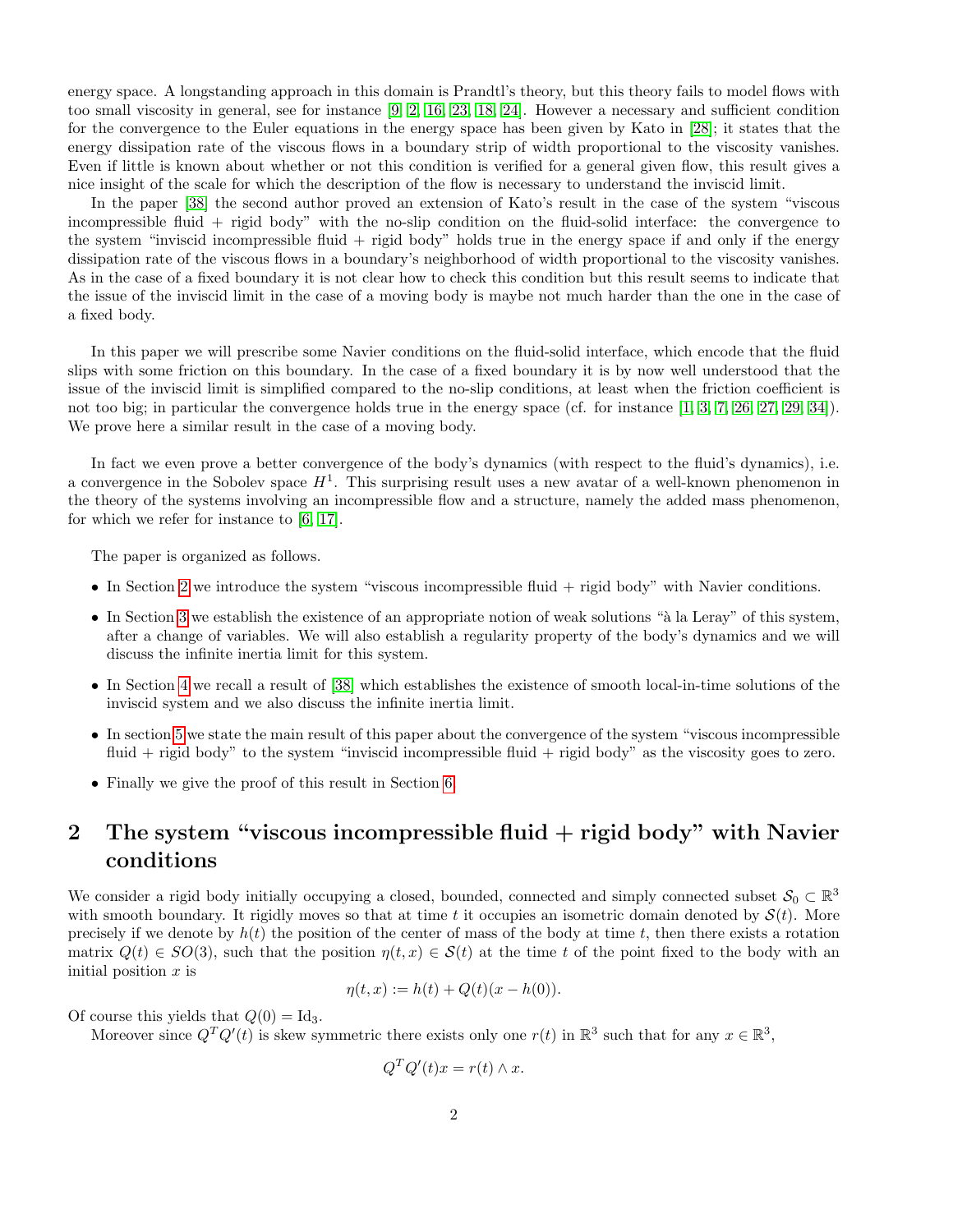Accordingly, the solid velocity is given by

$$
U_{\mathcal{S}}(t,x) := h'(t) + R(t) \wedge (x - h(t)) \text{ with } R(t) := Q(t)r(t).
$$

Given a positive function  $\rho_{S_0}$ , say in  $L^{\infty}(\mathcal{S}_0;\mathbb{R})$ , describing the density in the solid initially: the solid mass  $m > 0$ , the initial position  $h_0$  of the center of mass, and the initial value of the inertial matrix  $\mathcal{J}_0$  can be computed by it first moments:

<span id="page-2-7"></span>
$$
m := \int_{\mathcal{S}_0} \rho_{\mathcal{S}_0}(x) dx > 0,\tag{1}
$$

<span id="page-2-8"></span>
$$
mh_0 := \int_{\mathcal{S}_0} x \rho_{\mathcal{S}_0}(x) dx,\tag{2}
$$

<span id="page-2-9"></span>
$$
\mathcal{J}_0 := \int_{\mathcal{S}_0} \rho_{\mathcal{S}_0}(x) \left( |x - h_0|^2 \, \mathrm{Id}_3 - (x - h_0) \otimes (x - h_0) \right) dx. \tag{3}
$$

At time time  $t > 0$ , the density in the solid is given, for  $x \in \mathcal{S}(t)$ , by

$$
\rho_{\mathcal{S}}(t,x) := \rho_{\mathcal{S}_0}(\eta(t,x)^{-1}(x)),
$$

where  $\eta(t,x)^{-1}$  denotes the inverse at time t of the diffeomorphism  $x \mapsto \eta(t,x)$ ; so that, of course, the mass is preserved:

$$
m = \int_{\mathcal{S}(t)} \rho_{\mathcal{S}}(t, x) dx.
$$

Moreover, the position of the center of mass  $h(t)$  and the inertial matrix  $\mathcal{J}(t)$  are given by

$$
mh(t) := \int_{\mathcal{S}(t)} x \rho_{\mathcal{S}}(t,x) dx,
$$

$$
\mathcal{J}(t) := \int_{\mathcal{S}(t)} \rho_{\mathcal{S}}(t,x) \big( |x - h(t)|^2 \operatorname{Id}_3 - (x - h(t)) \otimes (x - h(t)) \big) dx,
$$

so that  $\mathcal{J}(t)$  is symmetric positive definite and satisfies Sylvester's law:

<span id="page-2-0"></span>
$$
\mathcal{J}(t) = Q(t)\mathcal{J}_0Q^T(t).
$$

Let us assume that in the rest of the space, that is, in the open set  $\mathcal{F}(t) := \mathbb{R}^3 \setminus \mathcal{S}(t)$ , there evolves a viscous incompressible fluid. We denote correspondingly  $\mathcal{F}_0 := \mathbb{R}^3 \setminus \mathcal{S}_0$  the initial fluid domain.

The complete system driving the dynamics reads

$$
\frac{\partial U}{\partial t} + (U \cdot \nabla)U + \nabla P = \nu \Delta U \text{ for } x \in \mathcal{F}(t),\tag{4}
$$

$$
\operatorname{div} U = 0 \quad \text{for} \quad x \in \mathcal{F}(t),\tag{5}
$$

$$
U \cdot n = U_{\mathcal{S}} \cdot n \quad \text{for} \quad x \in \partial \mathcal{S}(t),\tag{6}
$$

$$
(D(U)n) \wedge n = -\alpha (U - U_{\mathcal{S}}) \wedge n \quad \text{for} \quad x \in \partial \mathcal{S}(t), \tag{7}
$$

$$
mh''(t) = -\int_{\partial S(t)} \Sigma n \, ds,\tag{8}
$$

$$
(\mathcal{J}R)'(t) = -\int_{\partial \mathcal{S}(t)} (x - h(t)) \wedge \Sigma n \, ds,\tag{9}
$$

<span id="page-2-6"></span><span id="page-2-5"></span><span id="page-2-4"></span><span id="page-2-3"></span><span id="page-2-2"></span><span id="page-2-1"></span>
$$
U|_{t=0} = U_0,\t\t(10)
$$

$$
h(0) = 0, \ h'(0) = \ell_0, \ R(0) = r_0. \tag{11}
$$

Here U and P denote the fluid velocity and pressure, which are defined on  $\mathcal{F}(t)$  for each t, and  $\nu > 0$  is the fluid viscosity. The fluid is supposed to be homogeneous of density 1, to simplify the notations and without any loss of generality. The Cauchy stress tensor is defined by

$$
\Sigma := -P \operatorname{Id}_3 + 2\nu D(U),
$$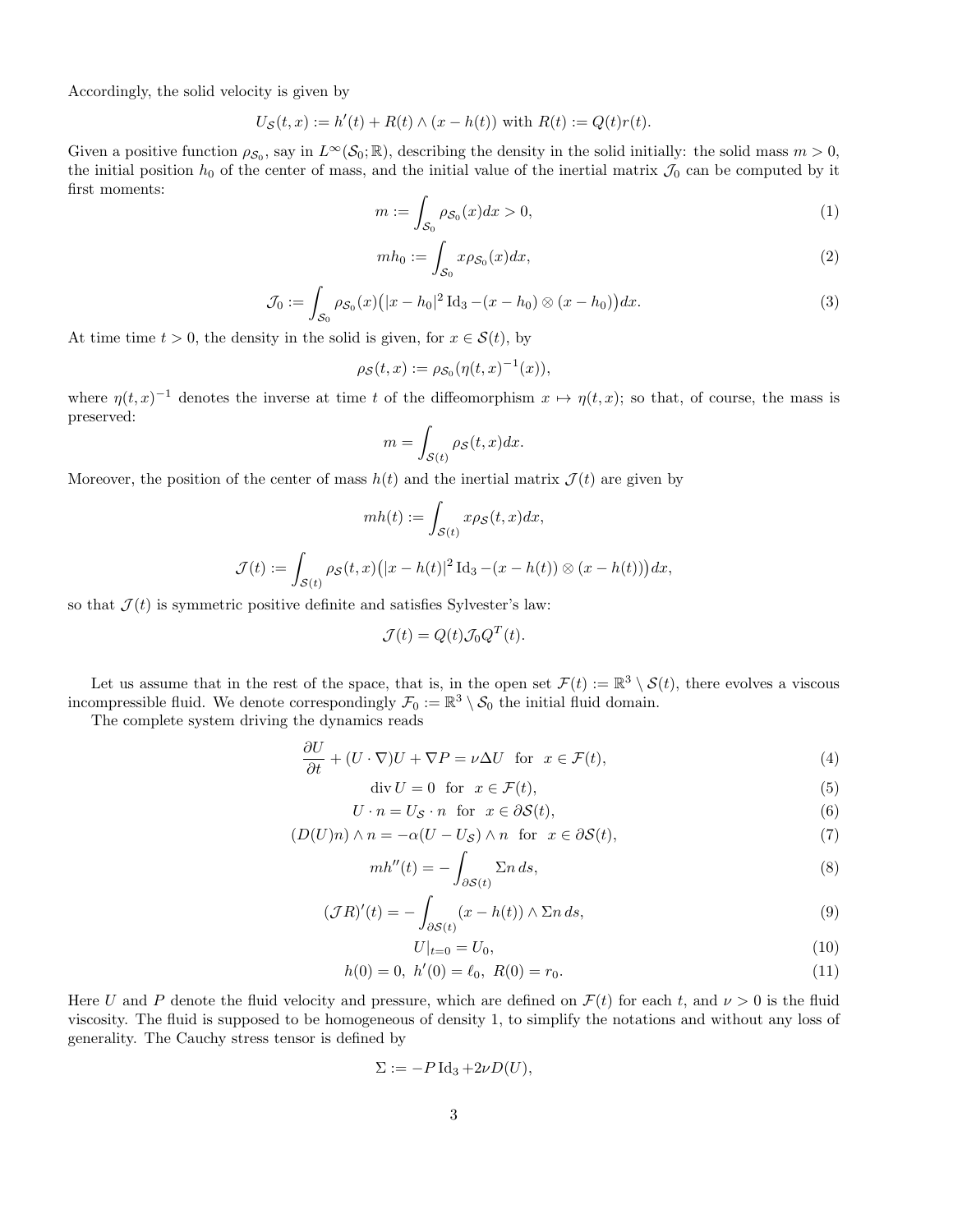where  $D(U)$  is the deformation tensor

$$
D(U) := \left(\frac{1}{2}(\partial_j U_i + \partial_i U_j)\right)_{1 \leq i,j \leq 3}.
$$

Above  $n$  denotes the unit outward normal on the boundary of the fluid domain, ds denotes the integration element on this boundary and  $\alpha \geq 0$  is a material constant (the friction coefficient).

Observe that, without loss of generality, we have assumed that  $h(0) = 0$  which means that the body is centered at the origin at the initial time  $t = 0$ .

In the sequel the integrals over open subsets of  $\mathbb{R}^3$  will always be taken with respect to the Lebesgue measure dx and the integrals over hypersurfaces of  $\mathbb{R}^3$  will always be taken with respect to the surface measure.

The equations [\(4\)](#page-2-0)-[\(5\)](#page-2-1) are the incompressible Navier-Stokes equations.

The equations [\(8\)](#page-2-2) and [\(9\)](#page-2-3) are the Newton's balance laws for linear and angular momenta: the fluid acts on the body through pressure forces.

The equations [\(6\)](#page-2-4)-[\(7\)](#page-2-5) are referred to as the Navier conditions and encode that the body's boundary is impermeable and that the fluid slips with some friction on this boundary.

This condition was introduced phenomenologically by Navier in 1823, cf. [\[31\]](#page-23-9). Let us mention some recent results about the derivation of such a condition, on the one hand from kinetic models (derivation from the Boltzmann equation with accommodation boundary conditions) see [\[10,](#page-22-15) [30,](#page-23-10) [1\]](#page-21-1), and on the other hand from homogenization of rough boundaries [\[13,](#page-22-16) [19\]](#page-22-17).

# <span id="page-3-0"></span>3 Weak solutions "à la Leray"

In this section we start by changing the variables in order to fix the fluid domain. It is fair to point out that this change of variable is here particularly simple as there is no exterior boundary. Then we establish the existence of an appropriate notion of weak solutions "à la Leray" of this system. We will observe that the solid velocity benefits from extra regularity with respect to what is expected from the energy estimate. We will also discuss the infinite inertia limit.

#### <span id="page-3-8"></span>3.1 A change of variables

In order to write the equations of the fluid in a fixed domain, we are going to use the following changes of variables:

$$
\ell(t) := Q(t)^T h'(t), \, u(t, x) := Q(t)^T U(t, Q(t)x + h(t)), \, p(t, x) := P(t, Q(t)x + h(t)),
$$

and we introduce

$$
\sigma := -p \operatorname{Id}_3 + 2\nu D(u), \text{ where } D(u) := (\frac{1}{2}(\partial_j u_i + \partial_i u_j))_{i,j}.
$$

Therefore the system  $(4)-(11)$  $(4)-(11)$  now reads

$$
\frac{\partial u}{\partial t} + (u - u_{\mathcal{S}}) \cdot \nabla u + r \wedge u + \nabla p = \nu \Delta u \text{ for } x \in \mathcal{F}_0,
$$
\n(12)

<span id="page-3-1"></span>
$$
\operatorname{div} u = 0 \quad \text{for} \quad x \in \mathcal{F}_0,\tag{13}
$$

$$
u \cdot n = u_{\mathcal{S}} \cdot n \quad \text{for} \quad x \in \partial \mathcal{S}_0,\tag{14}
$$

$$
(D(u)n) \wedge n = -\alpha(u - u_{\mathcal{S}}) \wedge n \quad \text{for} \quad x \in \partial \mathcal{S}_0,\tag{15}
$$

$$
m\ell' = -\int_{\partial S_0} \sigma n \, ds + m\ell \wedge r,\tag{16}
$$

$$
\mathcal{J}_0 r' = -\int_{\partial \mathcal{S}_0} x \wedge \sigma n \, ds + (\mathcal{J}_0 r) \wedge r,\tag{17}
$$

<span id="page-3-6"></span><span id="page-3-5"></span><span id="page-3-4"></span><span id="page-3-3"></span><span id="page-3-2"></span>
$$
u|_{t=0} = u_0,\t\t(18)
$$

$$
h(0) = 0, \ h'(0) = \ell_0, \ r(0) = r_0,
$$
\n<sup>(19)</sup>

with

<span id="page-3-7"></span>
$$
u_{\mathcal{S}}(t,x) := \ell(t) + r(t) \wedge x. \tag{20}
$$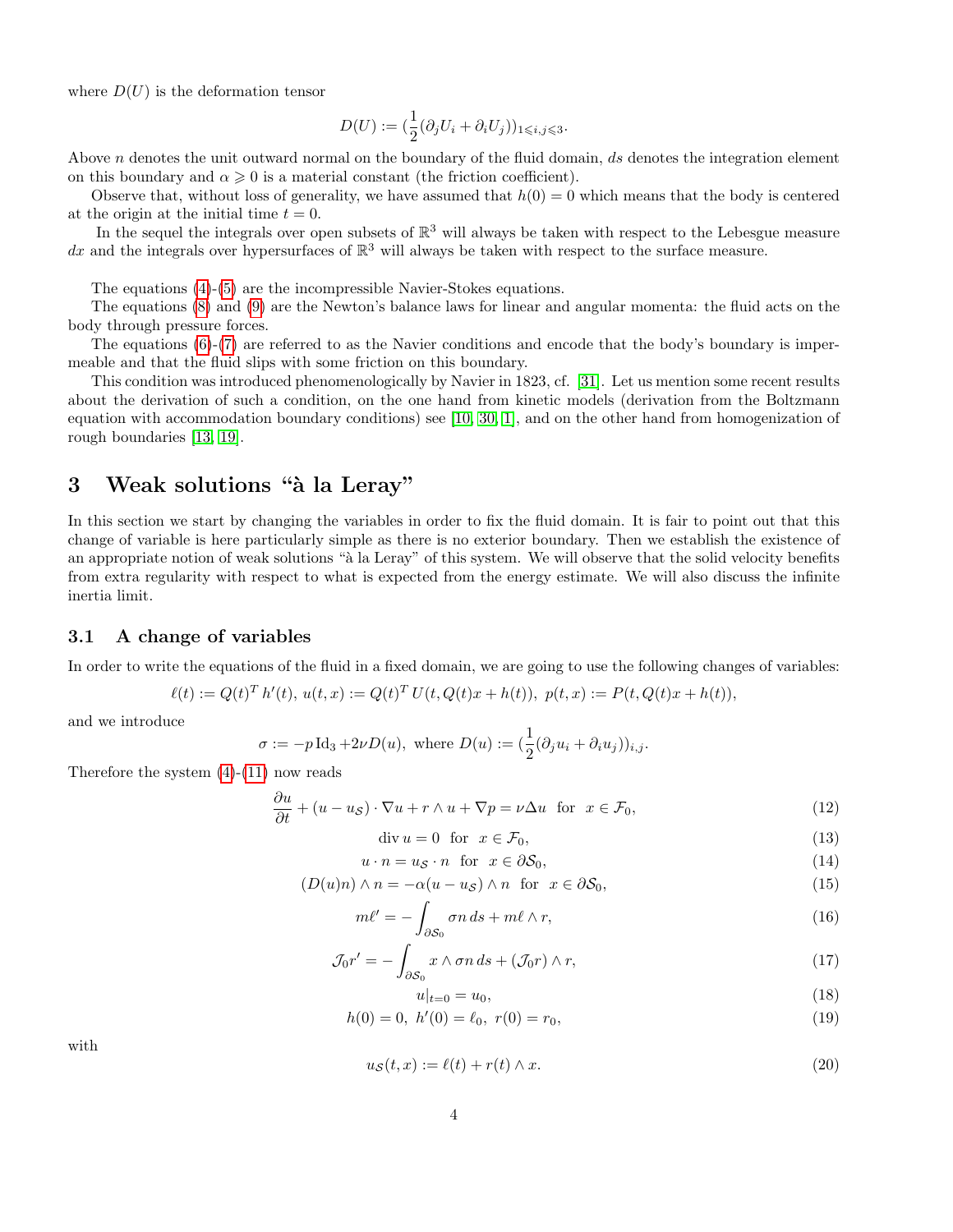#### <span id="page-4-2"></span>3.2 A weak formulation

With of the purpose of writing a weak formulation of the system  $(12)-(19)$  $(12)-(19)$  we introduce the following space

$$
\mathcal{H} := \{ \phi \in L^2(\mathbb{R}^3) / \text{ div } \phi = 0 \text{ in } \mathbb{R}^3 \text{ and } D(\phi) = 0 \text{ in } \mathcal{S}_0 \}.
$$

According to Lemma 1.1 in [\[39\]](#page-23-11), p.18, for all  $\phi \in \mathcal{H}$ , there exist  $\ell_{\phi} \in \mathbb{R}^{3}$  and  $r_{\phi} \in \mathbb{R}^{3}$  such that for any  $x \in \mathcal{S}_{0}$ ,  $\phi(x) = \ell_{\phi} + r_{\phi} \wedge x$ . Therefore we extend the initial data  $u_0$  by setting  $u_0 := \ell_0 + r_0 \wedge x$  for  $x \in \mathcal{S}_0$ .

Conversely, when  $\phi \in \mathcal{H}$ , we denote  $\phi_{\mathcal{S}}$  its restriction to  $\mathcal{S}_0$ .

Let us give here a result which will be useful in the sequel.

<span id="page-4-0"></span>**Lemma 1.** For any  $u, v \in \mathcal{H}$  with  $u|_{\mathcal{F}_0} \in H^2$  and  $v|_{\mathcal{F}_0} \in H^1$ ,

$$
\int_{\mathcal{F}_0} \Delta u \cdot v = -2 \int_{\mathcal{F}_0} D(u) : D(v) + 2\ell_v \cdot \int_{\partial S_0} D(u) n \, ds + 2r_v \cdot \int_{\partial S_0} x \wedge D(u) n \, ds
$$

$$
+ 2 \int_{\partial S_0} \left( (D(u)n) \wedge n \right) \cdot \left( (v - v_S) \wedge n \right).
$$

Proof. We have

$$
\int_{\mathcal{F}_0} \Delta u \cdot v = 2 \int_{\partial \mathcal{S}_0} (D(u)v) \cdot n - 2 \int_{\mathcal{F}_0} D(u) : D(v) = 2 \int_{\partial \mathcal{S}_0} (D(u)n) \cdot v - 2 \int_{\mathcal{F}_0} D(u) : D(v),
$$

since  $D(u)$  is symmetric. Moreover

$$
\int_{\partial S_0} (D(u)n) \cdot v = \int_{\partial S_0} \left( (D(u)n) \cdot n \right) \left( v \cdot n \right) + \int_{\partial S_0} \left( (D(u)n) \wedge n \right) \cdot \left( v \wedge n \right).
$$

But

$$
\int_{\partial S_0} \left( (D(u)n) \cdot n \right) \left( v \cdot n \right) = \int_{\partial S_0} \left( (D(u)n) \cdot n \right) \left( v_S \cdot n \right)
$$
\n
$$
= \int_{\partial S_0} \left( \left( (D(u)n) \cdot n \right)n \right) \cdot v_S
$$
\n
$$
= \int_{\partial S_0} \left( D(u)n - (D(u)n)_{tan} \right) \cdot v_S
$$
\n
$$
= \ell_v \cdot \int_{\partial S_0} D(u)n ds + r_v \cdot \int_{\partial S_0} x \wedge D(u)n ds - \int_{\partial S_0} (D(u)n)_{tan} \cdot v_S
$$
\n
$$
= \ell_v \cdot \int_{\partial S_0} D(u)n ds + r_v \cdot \int_{\partial S_0} x \wedge D(u)n ds - \int_{\partial S_0} \left( D(u)n \wedge n \right) \cdot \left( v_S \wedge n \right).
$$

Gathering the previous identities yields the result.

Now we endow the space  $L^2(\mathbb{R}^3)$  with the following inner product, which is equivalent to the usual one,

$$
(\phi, \psi)_{\mathcal{H}} := \int_{\mathcal{F}_0} \phi \cdot \psi \, dx + \int_{\mathcal{S}_0} \rho_{S_0} \phi \cdot \psi \, dx.
$$

When  $\phi, \psi$  are in H we obtain:

<span id="page-4-1"></span>
$$
(\phi, \psi)_{\mathcal{H}} = \int_{\mathcal{F}_0} \phi \cdot \psi \, dx + m\ell_{\phi} \cdot \ell_{\psi} + \mathcal{J}_0 r_{\phi} \cdot r_{\psi},\tag{21}
$$

 $\Box$ 

by using [\(1\)](#page-2-7)-[\(2\)](#page-2-8)-[\(3\)](#page-2-9). The spaces  $L^2(\mathbb{R}^3)$  and H are clearly Hilbert spaces for the scalar product  $(\cdot, \cdot)_{\mathcal{H}}$ .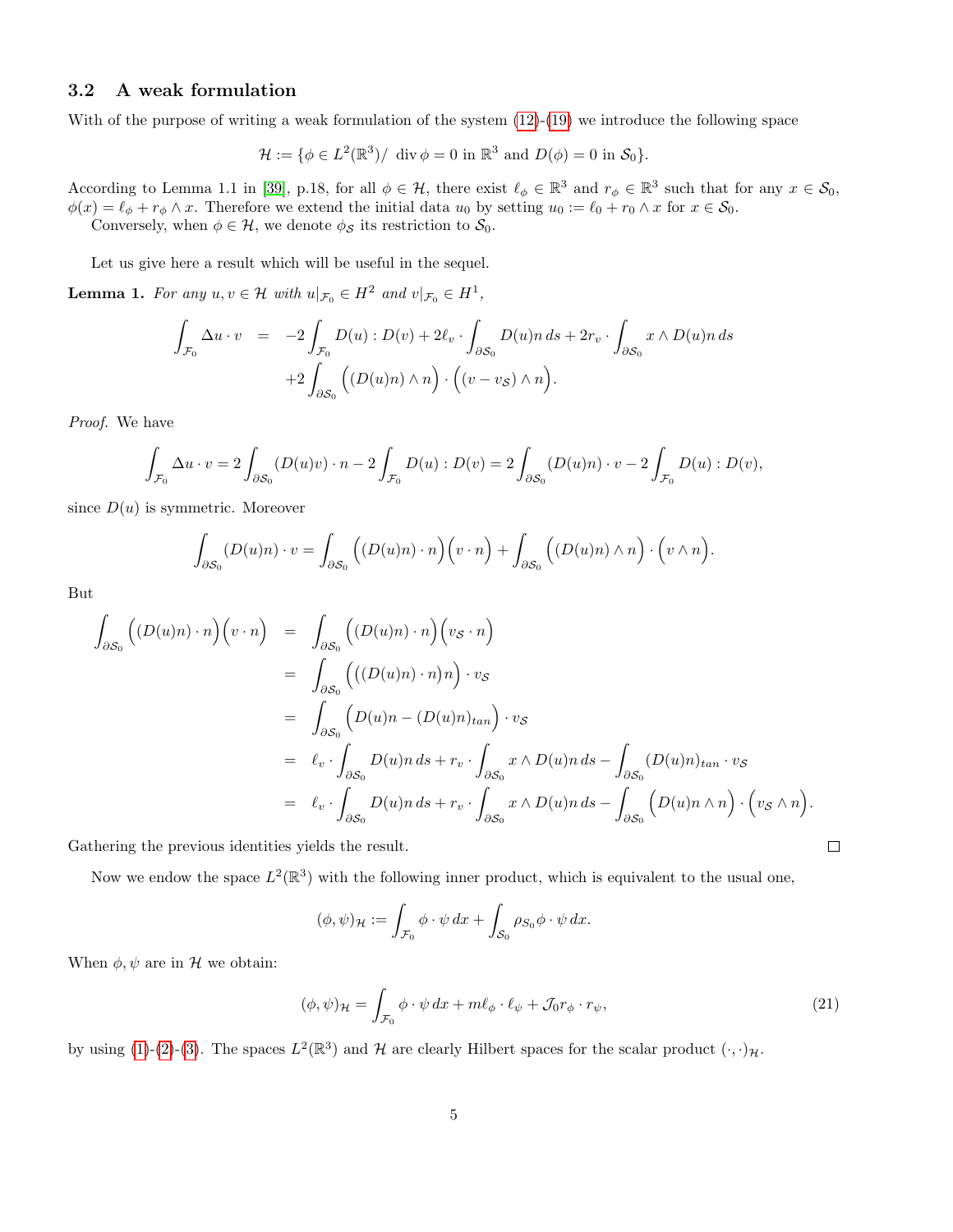<span id="page-5-0"></span>**Proposition 1.** A smooth solution of [\(12\)](#page-3-1)-[\(19\)](#page-3-2) satisfies the following: for any  $v \in C^{\infty}([0,T];\mathcal{H})$  such that  $v|_{\overline{\mathcal{F}_0}} \in C^{\infty}([0,T]; C_c^{\infty}(\overline{\mathcal{F}_0})),$  for all  $t \in [0,T],$ 

<span id="page-5-2"></span>
$$
(u,v)_{\mathcal{H}}(t) - (u_0,v|_{t=0})_{\mathcal{H}} = \int_0^t \Big[ (u,\partial_t v)_{\mathcal{H}} + 2\nu a(u,v) + b(u,u,v) \Big],\tag{22}
$$

where

$$
a(u,v) := -\alpha \int_{\partial S_0} (u - u_S) \cdot (v - v_S) - \int_{\mathcal{F}_0} D(u) : D(v)
$$
  

$$
b(u,v,w) := m \det(r_u, \ell_v, \ell_w) + \det(\mathcal{J}_0 r_u, r_v, r_w) + \int_{\mathcal{F}_0} \left( \left[ (u - u_S) \cdot \nabla w \right] \cdot v - \det(r_u, v, w) \right).
$$

In the sequel we will consider several asymptotics with respect to the parameters  $\alpha, \nu, m$  and  $\mathcal{J}_0$ . Let us therefore stress here that the forms a and b above depend respectively on  $\alpha$ ,  $S_0$  and on  $m, \mathcal{J}_0, S_0$ .

Proof. Let u be a smooth solution of [\(12\)](#page-3-1)-[\(19\)](#page-3-2) on  $[0, T]$  and  $v \in C^{\infty}([0, T]; \mathcal{H})$  such that  $v|_{\overline{\mathcal{F}_0}} \in C^{\infty}([0, T]; C_c^{\infty}(\overline{\mathcal{F}_0}))$ . We first observe that the result of Proposition [1](#page-5-0) will follow, by an integration by parts in time, from the following claim: for any  $t \in [0, T]$ ,

<span id="page-5-1"></span>
$$
(\partial_t u, v)_{\mathcal{H}} = 2\nu a(u, v) + b(u, u, v). \tag{23}
$$

To prove the claim, we multiply equation [\(12\)](#page-3-1) by v and integrate over  $\mathcal{F}_0$ :

$$
\int_{\mathcal{F}_0} \frac{\partial u}{\partial t} \cdot v + \int_{\mathcal{F}_0} [((u - u_S) \cdot \nabla)u] \cdot v + \int_{\mathcal{F}_0} (r(t) \wedge u) \cdot v + \int_{\mathcal{F}_0} \nabla p \cdot v = \int_{\mathcal{F}_0} \nu \Delta u \cdot v.
$$

We then use some integrations by parts, taking into account [\(13\)](#page-3-3) and [\(14\)](#page-3-4), to get

$$
\int_{\mathcal{F}_0} [((u - u_S) \cdot \nabla) u] \cdot v = - \int_{\mathcal{F}_0} u \cdot ((u - u_S) \cdot \nabla v),
$$

$$
\int_{\mathcal{F}_0} (r(t) \wedge u) \cdot v = \int_{\mathcal{F}_0} \det(r, u, v),
$$

$$
\int_{\mathcal{F}_0} \nabla p \cdot v = \int_{\partial S_0} p n \cdot v.
$$

Next, we observe that

$$
\int_{\partial S_0} pn \cdot v = \ell_v \cdot \int_{\partial S_0} pn ds + r_v \cdot \int_{\partial S_0} x \wedge pn ds.
$$

Therefore, using Lemma [1,](#page-4-0) the Navier conditions and  $(16)-(17)$  $(16)-(17)$ , we obtain

$$
\int_{\partial S_0} pn \cdot v - \int_{\mathcal{F}_0} \nu \Delta u \cdot v = -\ell_v \cdot \int_{\partial S_0} \sigma n \, ds - r_v \cdot \int_{\partial S_0} x \wedge \sigma n \, ds
$$

$$
+ 2\alpha \nu \int_{\partial S_0} (u - u_S) \cdot (v - v_S) + 2\nu \int_{\mathcal{F}_0} D(u) : D(v)
$$

$$
= m\ell_v \cdot \ell' + \mathcal{J}_0 r_v \cdot r' - \det(m\ell, r, \ell_v) - \det(\mathcal{J}_0 r, r, r_v)
$$

$$
+ 2\alpha \nu \int_{\partial S_0} (u - u_S) \cdot (v - v_S) + 2\nu \int_{\mathcal{F}_0} D(u) : D(v).
$$

Gathering all these equalities yields [\(23\)](#page-5-1).

We introduce now the concept of weak solutions "à la Leray".

#### Definition 1. We say that

$$
u \in C_w([0,T]; \mathcal{H}) \cap L^2(0,T; \underline{\mathcal{V}})
$$

is a weak solution of the system [\(12\)](#page-3-1)-[\(19\)](#page-3-2) if for all  $v \in C^{\infty}([0,T];\mathcal{H})$  such that  $v|_{\overline{\mathcal{F}_0}} \in C^{\infty}([0,T];C_c^{\infty}(\overline{\mathcal{F}_0}))$  and for all  $t \in [0, T]$ , [\(22\)](#page-5-2) holds true.

 $\Box$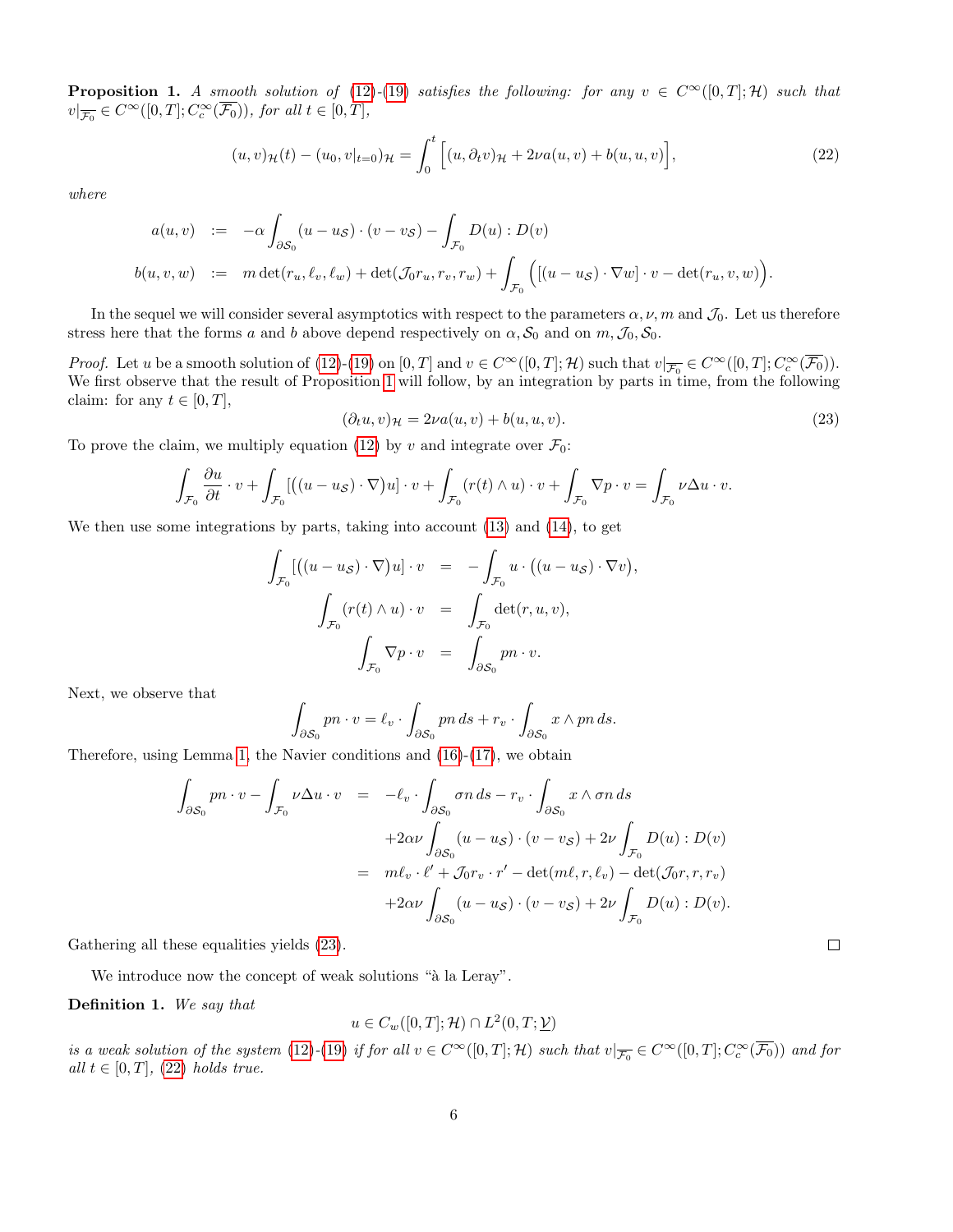Let us remark that a standard density argument allows us to take less smooth test vector fields  $v$  in the above weak formulation. More precisely, to enlarge the space of the test functions, we introduce the spaces

$$
\underline{\mathcal{V}} := \{ \phi \in \mathcal{H} / \int_{\mathcal{F}_0} |\nabla \phi(y)|^2 dy < +\infty \} \text{ and } \mathcal{V} := \{ \phi \in \mathcal{H} / \int_{\mathcal{F}_0} |\nabla \phi(y)|^2 (1 + |y|^2) dy < +\infty \},
$$

respectively endowed with the norms

$$
\|\phi\|_{\underline{\mathcal{V}}} := \|\phi\|_{\mathcal{H}} + \|\nabla\phi\|_{L^2(\mathcal{F}_0,dy)} \text{ and } \|\phi\|_{\mathcal{V}} := \|\phi\|_{\mathcal{H}} + \|\nabla\phi\|_{L^2(\mathcal{F}_0,(1+|y|^2)^{\frac{1}{2}}dy)}.
$$

It is worth to notice from now on that b is a trilinear continuous form on  $\underline{V} \times \underline{V} \times V$ : there exists a constant  $C > 0$ such that for any  $(u, v, w) \in \mathcal{V} \times \mathcal{V} \times \mathcal{V}$ ,

<span id="page-6-2"></span>
$$
|b(u,v,w)| \leqslant C||u||_{\mathcal{Y}}||v||_{\mathcal{Y}}||w||_{\mathcal{V}}.\tag{24}
$$

This follows easily from Holder's inequality and the following interpolation inequality

<span id="page-6-5"></span>
$$
||v||_{L^{4}(\mathcal{F}_{0})} \leqslant \sqrt{2}||v||_{L^{2}(\mathcal{F}_{0})}^{\frac{1}{4}}||\nabla v||_{L^{2}(\mathcal{F}_{0})}^{\frac{3}{4}}.
$$
\n(25)

Observe in particular that the weight in the definition of  $V$  allows to handle the rotation part of  $u<sub>S</sub>$ .

Moreover the trilinear form  $b$  satisfies the following crucial property

<span id="page-6-3"></span>
$$
(u, v) \in \underline{\mathcal{V}} \times \mathcal{V} \text{ implies } b(u, v, v) = 0. \tag{26}
$$

On the other hand, for any  $u, v$  in  $\underline{\mathcal{V}}$ ,

<span id="page-6-0"></span>
$$
|a(u,v)| \leqslant C \|u\|_{\underline{\mathcal{V}}}\|v\|_{\underline{\mathcal{V}}}.\tag{27}
$$

In fact, to deal with the boundary integral, we introduce a smooth cut-off function  $\chi$  defined on  $\overline{\mathcal{F}_0}$  such that  $\chi = 1$ in  $\Gamma_c$  and  $\chi = 0$  in  $\mathcal{F}_0 \setminus \Gamma_{2c}$ , where

$$
\Gamma_c := \{ x \in \mathcal{F}_0 / d(x) < c \} \text{ with } d(x) := dist(x, \partial \mathcal{S}_0).
$$

Let us denote

$$
\psi_{\mathcal{S}}^u(t,x) := \frac{1}{2} (\ell_u(t) \wedge x - r_u(t)|x|^2) \text{ and } \tilde{u}_{\mathcal{S}} := \text{curl}(\chi \psi_{\mathcal{S}}^u),
$$

and let us define similarly  $\tilde{v}_{\mathcal{S}}$ .

Thus,  $\tilde{u}_\mathcal{S}$  and  $\tilde{v}_\mathcal{S}$  are equal respectively, to  $u_\mathcal{S}$  and  $v_\mathcal{S}$  near  $\partial \mathcal{S}_0$ , vanish away  $\mathcal{S}_0$ , and are divergence free. Moreover,  $\|\tilde{u}_{\mathcal{S}}\|_{H^1(\mathcal{F}_0)} \leqslant C(\|\ell_u\|+\|r_u\|)$ , and a similar estimate holds for  $\tilde{v}_{\mathcal{S}}$ . Then, we apply the Hölder inequality and the trace theorem, to arrive at

$$
\left| \int_{\partial S_0} (u - u_{\mathcal{S}}) \cdot (v - v_{\mathcal{S}}) \right| = \left| \int_{\partial S_0} (u - \tilde{u}_{\mathcal{S}}) \cdot (v - \tilde{v}_{\mathcal{S}}) \right|
$$
  
\$\leq C ||u - \tilde{u}\_{\mathcal{S}}||\_{H^1(\mathcal{F}\_0)} ||v - \tilde{v}\_{\mathcal{S}}||\_{H^1(\mathcal{F}\_0)}  
\$\leq C (||u||\_{H^1(\mathcal{F}\_0)} + ||\ell\_u|| + ||r\_u||)(||v||\_{H^1(\mathcal{F}\_0)} + ||\ell\_v|| + ||r\_v||),

so that, [\(27\)](#page-6-0) follows.

These previous arguments allows us to take less smooth test vector fields  $v$  in the weak formulation [\(22\)](#page-5-2), for instance, belonging to  $H^1(0,T;\mathcal{H}) \cap L^4(0,T;\mathcal{V})$ .

#### <span id="page-6-6"></span>3.3 An extension of Leray's theorem

The following result establishes the existence of global weak solutions of the system [\(12\)](#page-3-1)-[\(19\)](#page-3-2).

<span id="page-6-1"></span>**Theorem 1.** Let be given  $u_0 \in \mathcal{H}$  and  $T > 0$ . Then there exists a weak solution u of [\(12\)](#page-3-1)-[\(19\)](#page-3-2) in  $C_w([0,T]; \mathcal{H}) \cap$  $L^2(0,T;\underline{\mathcal{V}})$ . Moreover this solution satisfies the following energy inequality: for almost any  $t \in [0,T]$ ,

<span id="page-6-4"></span>
$$
\frac{1}{2}||u(t, \cdot)||_{\mathcal{H}}^{2} + 2\nu \int_{(0, t) \times \mathcal{F}_{0}} |D(u)|^{2} + 2\alpha\nu \int_{0}^{t} \int_{\partial S_{0}} |u - u_{\mathcal{S}}|^{2} \leq \frac{1}{2}||u_{0}||_{\mathcal{H}}^{2}.
$$
\n(28)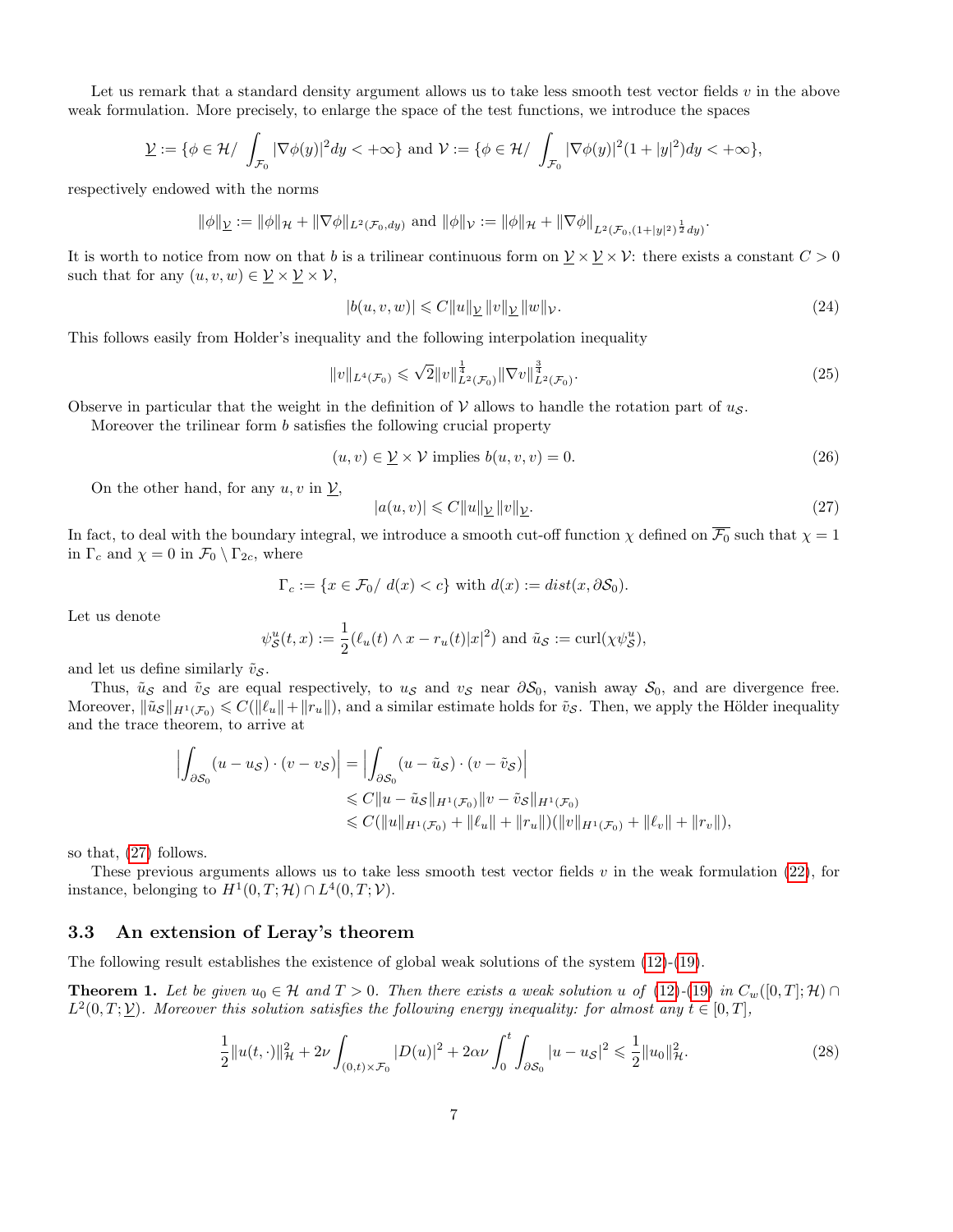Theorem [1](#page-6-1) is the counterpart of Theorem 4.5 of [\[37\]](#page-23-4) for the Navier conditions instead of the no-slip conditions.

*Proof.* We will proceed in several steps. In particular because the space of test functions  $\mathcal V$  involves a weight which makes it smaller than the space  $\underline{V}$  involved by the energy estimates, we will first introduce a truncation of the solid velocity far from the solid. This strategy was already used in [\[33\]](#page-23-1) in a slightly different context.

**Truncation.** Let  $R_0 > 0$  be such that  $S_0 \subset B(0, \frac{R_0}{2})$ . For  $R > R_0$ , let  $\chi_R : \mathbb{R}^3 \to \mathbb{R}^3$  be a smooth vector field such that  $r \wedge \chi_R$  is divergence free,  $\chi_R(x) = x$  for  $x \in B(0,R)$  and satisfying  $\|\chi_R\|_{L^\infty(\mathbb{R}^3;\mathbb{R}^3)} \le R$ . Indeed one may define for example  $\chi_R$  by the formula  $\chi_R(x) = \frac{R}{|x|} x$  for  $x \in \mathbb{R}^3 \setminus B(0, R)$ .

Observe in particular that for any  $r \in \mathbb{R}^3$ , for any  $w \in \mathcal{V}$ ,

<span id="page-7-3"></span>
$$
(r \wedge \chi_R) \cdot \nabla w \to (r \wedge x) \cdot \nabla w \text{ in } L^2(\mathbb{R}^3), \text{ when } R \to +\infty,
$$
\n
$$
(29)
$$

by Lebesgue's dominated convergence theorem.

Then we truncate the solid velocity  $u_{\mathcal{S}}$  defined in [\(20\)](#page-3-7) by  $u_{\mathcal{S},R}(t,x) := \ell(t) + r(t) \wedge \chi_R(x)$ , and we introduce the form

$$
b_R(u, v, w) := m \det(r_u, \ell_v, \ell_w) + \det(\mathcal{J}_0 r_u, r_v, r_w) + \int_{\mathcal{F}_0} \Big( [(u - u_{\mathcal{S}, R}) \cdot \nabla w] \cdot v - \det(r_u, v, w) \Big).
$$

The interest of such a truncation  $b_R$  of b is that it is now well-defined and trilinear on  $\underline{V} \times \underline{V} \times \underline{V}$  (note that the third argument is here taken not only in V but in the larger space  $\nu$ ) and continuous in the sense that there exists a constant  $C > 0$  such that for any  $(u, v, w) \in \underline{\mathcal{V}} \times \underline{\mathcal{V}} \times \underline{\mathcal{V}}$ ,

<span id="page-7-0"></span>
$$
|b_R(u, v, w)| \leq C \|u\|_{\mathcal{V}} \|v\|_{\mathcal{V}} \|w\|_{\mathcal{V}}.
$$
\n
$$
(30)
$$

Of course the constant C in [\(30\)](#page-7-0) depends on R. However, when restricting  $b_R$  to  $\underline{V} \times \underline{V} \times \overline{V}$ , there exists  $C > 0$ such that for any  $R > R_0$ , for any  $(u, v, w) \in \underline{\mathcal{V}} \times \underline{\mathcal{V}} \times \mathcal{V}$ ,

<span id="page-7-1"></span>
$$
|b_R(u, v, w)| \leq C ||u||_{\mathcal{V}} ||v||_{\mathcal{V}} ||w||_{\mathcal{V}}.
$$
\n
$$
(31)
$$

We also have that there exists  $C > 0$  such that for any  $R > R_0$ , for any  $(u, v) \in \underline{\mathcal{V}} \times \mathcal{V}$ ,

<span id="page-7-2"></span>
$$
|b_R(u, u, v)| \leqslant C(||u||^2_{L^4(\mathcal{F}_0)} + ||u||^2_{\mathcal{H}}) ||v||_{\mathcal{V}}.
$$
\n(32)

Actually, estimates [\(31\)](#page-7-1) and [\(32\)](#page-7-2) are proved by proceeding in the same way than for the proof of [\(24\)](#page-6-2).

Moreover the cancellation property [\(26\)](#page-6-3) is still correct:

<span id="page-7-4"></span>
$$
(u, v) \in \underline{\mathcal{V}} \times \underline{\mathcal{V}} \text{ implies } b_R(u, v, v) = 0. \tag{33}
$$

Finally we deduce from [\(29\)](#page-7-3) that for any  $(u, v, w) \in \underline{\mathcal{V}} \times \underline{\mathcal{V}} \times \mathcal{V}$ ,

<span id="page-7-6"></span>
$$
b_R(u, v, w) \to b(u, v, w) \text{ when } R \to +\infty. \tag{34}
$$

Existence for the truncated system. Then, given  $u_0 \in \mathcal{H}$  and  $T > 0$ , there exists  $u_R$  in  $C_w([0,T]; \mathcal{H}) \cap$  $L^2(0,T;\underline{\mathcal{V}})$  satisfying, for any  $v \in C^{\infty}([0,T];\mathcal{H})$  such that  $v|_{\overline{\mathcal{F}_0}} \in C^{\infty}([0,T];C^{\infty}_c(\overline{\mathcal{F}_0}))$ , and for all  $t \in [0,T]$ ,

<span id="page-7-5"></span>
$$
(u_R, v)_{\mathcal{H}}(t) - (u_0, v|_{t=0})_{\mathcal{H}} = \int_0^t \left[ (u_R, \partial_t v)_{\mathcal{H}} + 2\nu a(u_R, v) + b_R(u_R, u_R, v) \right].
$$
 (35)

Moreover  $u_R$  verifies for almost any  $t \in [0, T]$  the energy inequality [\(28\)](#page-6-4).

This can be proved with very standard methods, by example considering some Faedo-Galerkin approximations and passing to the limit. Let us therefore sketch a proof of it referring for example to [\[40\]](#page-23-12) where a comprehensive study of the Leray theorem for the classical case of a fixed boundary is treated.

Let  $(w_i)_{i\geqslant 1}$  be a Hilbert basis of  $\underline{V}$ . For simplicity, since the set

$$
\mathcal{Y} := \{ \phi \in C_c^{\infty}(\mathbb{R}^3) / \text{ div } \phi = 0 \text{ in } \mathbb{R}^3 \text{ and } D(\phi) = 0 \text{ in } \mathcal{S}_0 \}
$$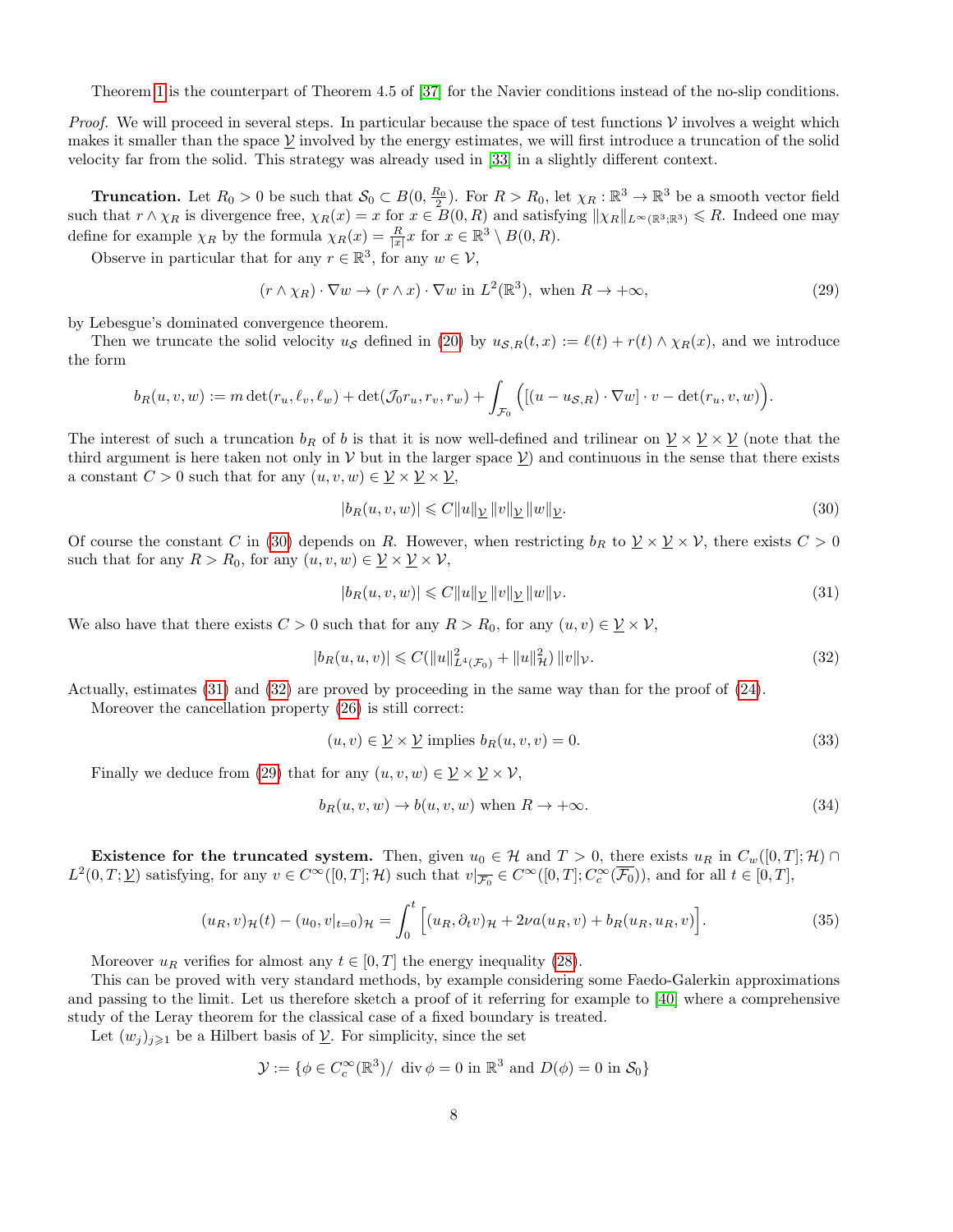is dense in  $\underline{V}$ , we take  $w_j \in \mathcal{Y}$ , for all  $j \geqslant 1$ .

We define an approximate solution  $u_N := u_{N,R}$  (in the sequel we will omit the dependence on R for the sake of clarity) of the form  $u_N = \sum_{i=1}^N g_{iN}(t)w_i$  satisfying, for any  $j = 1, ..., N$ ,

<span id="page-8-0"></span>
$$
(\partial_t u_N, w_j)_{\mathcal{H}} = 2\nu a(u_N, w_j) + b_R(u_N, u_N, w_j),\tag{36}
$$

$$
u_N|_{t=0} = u_{N0},\tag{37}
$$

where  $u_{N0}$  is the orthogonal projection in H of  $u_0$  onto the space spanned by  $w_1, \ldots, w_N$ . Let us explain why such  $(u_N)_N$  do exist. First we introduce the matrices:

$$
\mathcal{M}_N := \big[ (w_i, w_j)_{\mathcal{H}} \big]_{1 \leqslant i,j \leqslant N}, \quad \mathcal{G}_N := \big[ g_{1N} \quad \dots \quad g_{NN} \big], \quad \mathcal{A}_N := \big[ a(w_i, w_j) \big]_{1 \leqslant i,j \leqslant N},
$$

and for any  $u, v \in \mathbb{R}^N$ ,  $\mathcal{B}_N(u, v) := (\mathcal{B}_{N_j}(u, v))_{1 \leqslant j \leqslant N}$ , where  $\mathcal{B}_{N_j}(u, v) := \sum_{1 \leqslant i,k \leqslant N} u_i v_k b_R(w_i, w_k, w_j)$ . Then the equation [\(36\)](#page-8-0) can be recast as the following nonlinear differential system for the functions  $(g_{iN})_{1\leqslant i\leqslant N}$ :

$$
\mathcal{G}'_N(t) = \mathcal{M}_N^{-1} \Big( 2 \nu \mathcal{A}_N \mathcal{G}_N + \mathcal{B}_N (\mathcal{G}_N, \mathcal{G}_N) \Big)
$$

and the initial condition [\(37\)](#page-8-0) is equivalent to an initial condition of the form  $\mathcal{G}_N(0) = \mathcal{G}_{N,0}$ . According to the Cauchy-Lipschitz theorem this system has a maximal solution defined on some time interval  $[0, T_N]$  with  $T_N > 0$ . Moreover if  $T_N < T$  then  $||u_N||_{\mathcal{H}}$  must tend to  $+\infty$  as  $t \to T_N$ .

The following energy estimate shows that this does not happen and therefore  $T_N = T$ . For any  $j = 1, \ldots, N$ , we multiply [\(36\)](#page-8-0) by  $g_{jN}(t)$  and we sum the resulting identities to obtain, thanks to [\(33\)](#page-7-4),  $\frac{1}{2}\partial_t ||u_N||^2_{\mathcal{H}} = 2\nu a(u_N, u_N)$ , so that, by integration in time, we have

$$
\frac{1}{2}||u_N(t,\cdot)||_{\mathcal{H}}^2 + 2\nu \int_{(0,t)\times\mathbb{R}^3} |D(u_N)|^2 + 2\alpha\nu \int_0^t \int_{\partial S_0} |u_N - u_{N,S}|^2 \leq \frac{1}{2}||u_{N0}||_{\mathcal{H}}^2 \leq \frac{1}{2}||u_0||_{\mathcal{H}}^2. \tag{38}
$$

In particular, the sequence  $(u_N)_N$  is bounded in  $L^{\infty}(0,T;\mathcal{H}) \cap L^2(0,T;\mathcal{V})$ . Therefore, there exists a subsequence of  $(u_N)_N$ , relabelled the same, converging weakly-\* in  $L^{\infty}(0,T;\mathcal{H})$  and weakly in  $L^2(0,T;\mathcal{V})$  to  $u \in L^{\infty}(0,T;\mathcal{H}) \cap$  $L^2(0,T;\mathcal{V})$ , as  $N \to +\infty$ , which satisfies, for almost any  $t \in [0,T]$ , the energy inequality [\(28\)](#page-6-4).

In order to pass to the limit in the nonlinear term in [\(36\)](#page-8-0), we need a strong convergence. We will closely follow the classical arguments in Ch. 3 of [\[40\]](#page-23-12). To this end, we are going to bound a fractional derivative in time of the functions  $u_N$  by applying the Fourier transform. We therefore first extend the functions  $u_N$  to the whole time line as follows. For any  $N > 1$  let us now denote by  $\tilde{u}_N$  the function defined from R to H which is equal to  $u_N$  on  $[0, T]$ and by 0 outside. We denote by  $\hat{u}_N$  the Fourier transform of  $\tilde{u}_N$ , defined by  $\hat{u}_N(\tau) := \int_{\mathbb{R}} e^{-2i\pi t \tau} \tilde{u}_N(t) dt$ . Similarly we extend the functions  $g_{iN}$  by 0 outside [0, T] and we denote by  $\hat{g}_{iN}$  their respective Fourier transform.

According to Th. 2.2 in [\[40\]](#page-23-12) it is sufficient to prove that there exists  $\gamma > 0$  such that  $(|\tau|^{\gamma} \hat{u}_N(\tau))_N$  is bounded in  $L^2(\mathbb{R}; \mathcal{H})$  to deduce that the sequence  $(u_N)_N$  is relatively compact in  $L^2(0,T; L^2_{loc}(\mathbb{R}^3))$ .

Let us denote, for  $t \in \mathbb{R}$ , by  $f_N(t)$  the linear form on  $\underline{V}$  defined by

$$
\langle \tilde{f}_N(t), w \rangle := 2\nu a(u_N(t), w) + b_R(u_N(t), u_N(t), w)
$$
 for  $t \in [0, T]$  and  $\tilde{f}_N(t) := 0$  otherwise,

so that the equation [\(36\)](#page-8-0) becomes

$$
(\partial_t \tilde{u}_N, w_j)_{\mathcal{H}} = -(u_{N0}, w_j)_{\mathcal{H}} \delta_0(t) + (u_N|_{t=T}, w_j)_{\mathcal{H}} \delta_T(t) + \langle \tilde{f}_N, w_j \rangle, \tag{39}
$$

and then, taking the Fourier transform in time, we get for any  $\tau \in \mathbb{R}$ ,

$$
2\pi i \tau(\hat{u}_N, w_j)_{\mathcal{H}} = -(u_{N0}, w_j)_{\mathcal{H}} + (u_N|_{t=T}, w_j)_{\mathcal{H}} e^{-2i\pi T \tau} + \langle \hat{f}_N, w_j \rangle.
$$

This yields, multiplying by  $\hat{g}_{jN}$  and summing over  $1 \leq j \leq N$ , that, for any  $\tau \in \mathbb{R}$ ,

$$
2\pi i \tau \|\hat{u}_N(\tau)\|_{\mathcal{H}}^2 = -(u_{N0}, \hat{u}_N)_{\mathcal{H}} + (u_N|_{t=T}, \hat{u}_N)_{\mathcal{H}} e^{-2i\pi T \tau} + \langle \hat{f}_N, \hat{u}_N \rangle.
$$

Thanks to [\(27\)](#page-6-0) and [\(30\)](#page-7-0), there exists  $C > 0$  such that for any  $t \in [0,T]$ ,  $||f_N(t)||_{\underline{\mathcal{V}}} \leq C(||u_N(t)||_{\underline{\mathcal{V}}} + ||u_N(t)||_{\underline{\mathcal{V}}}^2)$ . Moreover, for any  $\tau \in \mathbb{R}$ ,  $\|\hat{f}_N(\tau)\|_{\underline{\mathcal{V}}'} \leqslant \int_0^T \|f_N(t)\|_{\underline{\mathcal{V}}'} dt$ . Thus,  $(\sup_{\tau \in \mathbb{R}} \|\hat{f}_N(\tau)\|_{\underline{\mathcal{V}}'})$  is bounded, and the initial and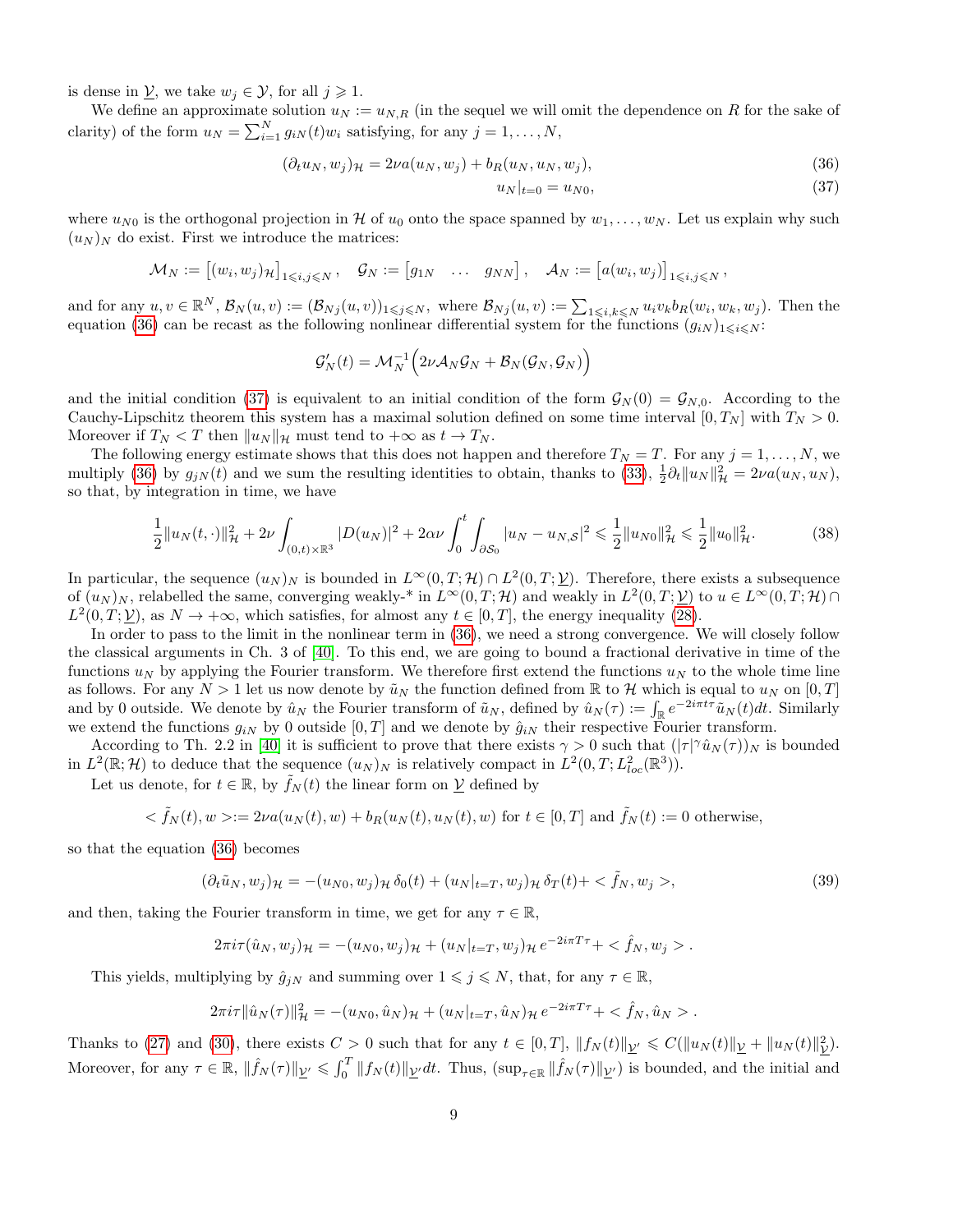final values  $u_{N0}$  and  $u_N|_{t=T}$  are bounded as well. Therefore there exists  $C > 0$  such that  $\tau \|\hat{u}_N(\tau)\|_{\mathcal{H}}^2 \leqslant C \|\hat{u}_N(\tau)\|_{\mathcal{L}}^2$ . Now, we observe that there exists  $C > 0$  such that for any  $\tau \in \mathbb{R}$ ,  $|\tau|^{\frac{1}{4}} \leqslant C(1+|\tau|)(1+|\tau|)^{-\frac{3}{4}}$ , to deduce that

$$
\int_{\mathbb{R}} |\tau|^{\frac{1}{4}} \|\hat{u}_N(\tau)\|_{\mathcal{H}}^2 d\tau \leq C \int_{\mathbb{R}} \frac{1 + |\tau|}{1 + |\tau|^{\frac{3}{4}}} \|\hat{u}_N(\tau)\|_{\mathcal{H}}^2 d\tau \leq C \int_{\mathbb{R}} \frac{1}{1 + |\tau|^{\frac{3}{4}}} \|\hat{u}_N(\tau)\|_{\mathcal{L}} d\tau + C \int_{\mathbb{R}} \|\hat{u}_N(\tau)\|_{\mathcal{L}}^2 d\tau \leq C \int_{\mathbb{R}} \|\hat{u}_N(\tau)\|_{\mathcal{L}}^2 d\tau,
$$

by the Cauchy-Schwarz inequality. Then it follows from the Parseval identity that  $(|\tau|^{\frac{1}{8}}\hat{u}_N(\tau))_N$  is bounded in  $L^2(\mathbb{R};\mathcal{H}).$ 

Then, we can classically pass to the limit in [\(36\)](#page-8-0) as  $N \to \infty$ , and obtain that [\(35\)](#page-7-5) is satisfied.

**Endgame.** Since the bounds given by the energy estimate [\(28\)](#page-6-4) are uniform with respect to  $R > R_0$ , there exists a subsequence  $(u_{R_k})_k$  converging to  $u \in C_w([0,T]; \mathcal{H}) \cap L^2(0,T; \underline{\mathcal{V}})$  for the weak (or weak-\*) topologies, satisfying [\(28\)](#page-6-4) for almost any  $t \in [0, T]$ . This allows to pass to the limit in all the terms involved in [\(35\)](#page-7-5) except for the trilinear term.

On the other hand it is sufficient to prove for any  $v \in C^{\infty}([0,T];\mathcal{H})$  such that  $v|_{(0,T)\times\overline{\mathcal{F}_0}} \in C_c^{\infty}((0,T)\times\overline{\mathcal{F}_0})$ 

$$
0 = \int_0^t \left[ (u, \partial_t v)_\mathcal{H} + 2\nu a(u, v) + b(u, u, v) \right],\tag{40}
$$

to deduce, by standard arguments, that  $u$  is a weak solution of  $(12)-(19)$  $(12)-(19)$ .

It therefore only remains to prove that there exists a subsequence, still denoted  $(u_{R_k})_k$ , such that for any  $v \in C^{\infty}([0,T];\mathcal{H})$  with  $v|_{(0,T)\times\overline{\mathcal{F}_0}} \in C_c^{\infty}((0,T)\times\overline{\mathcal{F}_0})$ , as  $k \to \infty$ ,

<span id="page-9-0"></span>
$$
\int_0^t b_{R_k}(u_{R_k}, u_{R_k}, v) \to \int_0^t b(u, u, v).
$$
\n(41)

First let us observe that to prove [\(41\)](#page-9-0) it will be enough to show that the sequence  $(u_{R_k})_k$  is relatively compact in  $L^2(0,T; L^2_{loc}(\mathbb{R}^3))$ . Indeed this yields that there exists a subsequence, still denoted  $(u_{R_k})_k$ , converging to u in  $L^2(0,T; L^2_{loc}(\mathbb{R}^3))$ , and then we use the decomposition

$$
b_{R_k}(u_{R_k}, u_{R_k}, v) - b(u, u, v) = b_{R_k}(u, u, v) - b(u, u, v) + b_{R_k}(u_{R_k} - u, u_{R_k}, v) - b_{R_k}(u, u - u_{R_k}, v).
$$

Observe that we can bound

$$
|b_{R_k}(u, \bar{u}, v)| \leq C ||u|_K ||_{\mathcal{H}_K} ||\bar{u}|_K ||_{\mathcal{H}_K} ||v||_{Lip(K)},
$$

where C is independent of  $R_k$ , the set K is such that supp  $v \subset K$  and  $\|\cdot\|_{\mathcal{H}_K}$  is defined by

$$
\|\phi\|_{\mathcal{H}_K}^2 := \int_{\mathcal{F}_0 \cap K} |\phi|^2 dx + \int_{\mathcal{S}_0 \cap K} \rho_{S_0} |\phi|^2 dx.
$$

Hence, [\(41\)](#page-9-0) follows from the local strong convergence and [\(34\)](#page-7-6).

Now, with the purpose of proving that  $(u_{R_k})_k$  is relatively compact in  $L^2(0,T; L^2_{loc}(\mathbb{R}^3))$ , we are going to show that  $(\partial_t u_{R_k})_k$  is bounded in  $L^{\frac{4}{3}}(0,T; \mathcal{V}')$ . Then the Aubin-Lions lemma will entail the desired compactness.

The bound of  $(\partial_t u_{R_k})_k$  is obtained as follows. We first combine the interpolation inequality [\(25\)](#page-6-5) with the energy bounds, to see that  $(u_{R_k})_k$  is bounded in  $L^{\frac{8}{3}}(0,T;L^4(\mathcal{F}_0))$ .

Next we use [\(32\)](#page-7-2) and Holder's inequality to get that there exists  $C > 0$  such that for any  $k \in \mathbb{N}$ , for any  $v \in L^4(0,T; \mathcal{V}),$ 

$$
|\int_0^t b_{R_k}(u_{R_k}, u_{R_k}, v)| \leqslant C ||v||_{L^4(0,T; \mathcal{V})}.
$$

Then we easily infer from [\(35\)](#page-7-5) the desired estimate of  $(\partial_t u_{R_k})_k$ , and therefore the proof of Theorem [1](#page-6-1) is complete.

 $\Box$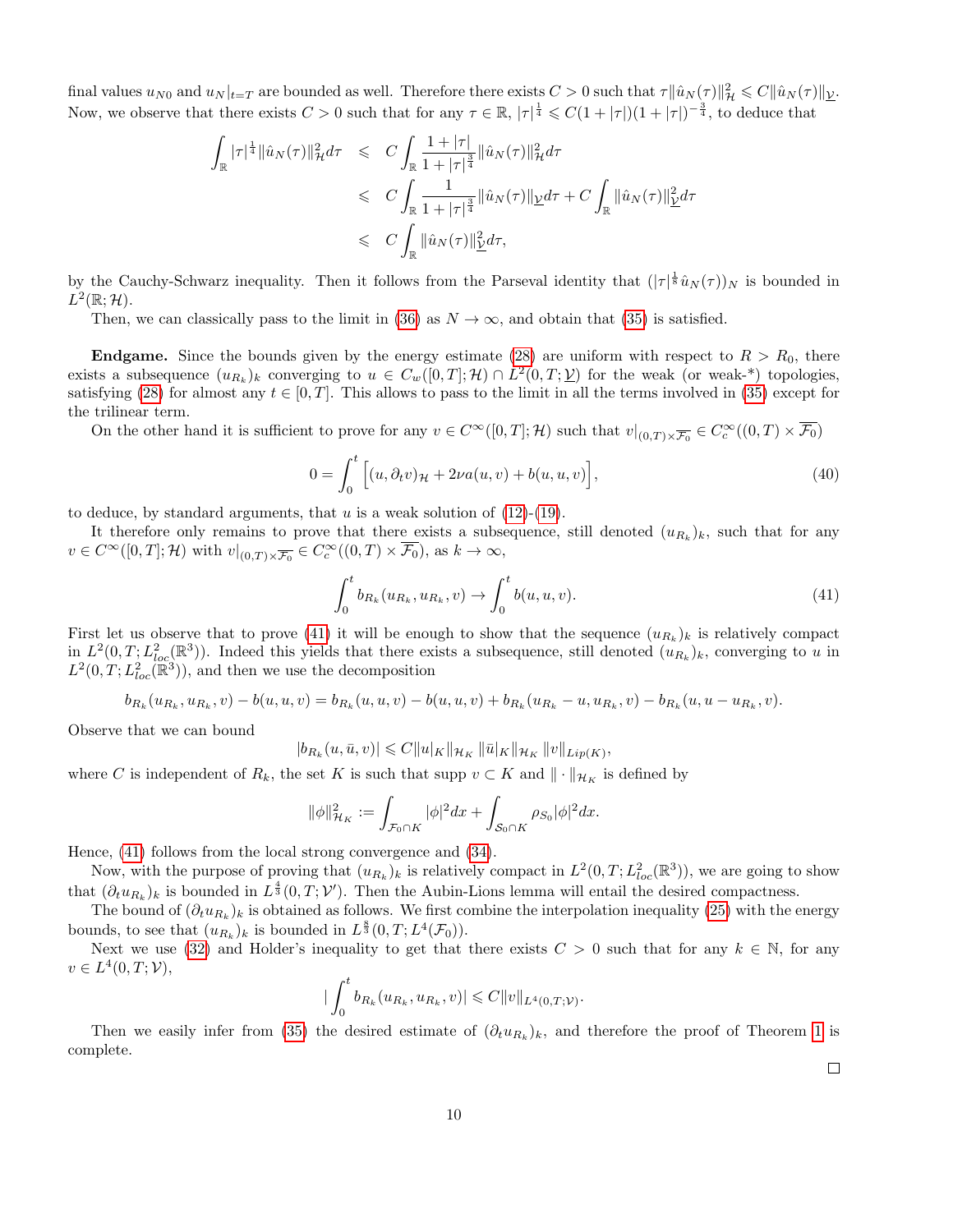### <span id="page-10-4"></span>3.4 A regularity property

In the present case of the Navier conditions, the dynamics of the body benefits from a remarkable regularity property stated in the proposition below. We will make use a slight variant of [\(24\)](#page-6-2), which involves the space

$$
\widehat{\mathcal{V}} := \{ \phi \in \mathcal{V} / \phi |_{\mathcal{F}_0} \in \text{Lip}(\overline{\mathcal{F}_0}) \}, \text{ endowed with the norm } ||\phi||_{\widehat{\mathcal{V}}} := ||\phi||_{\mathcal{V}} + ||\phi||_{\text{Lip}(\overline{\mathcal{F}_0})}.
$$

Then one may extend b to  $\mathcal{H} \times \mathcal{H} \times \hat{\mathcal{V}}$  such that there exists a constant  $C > 0$  such that for any  $(u, v, w) \in \mathcal{H} \times \mathcal{H} \times \hat{\mathcal{V}}$ ,

<span id="page-10-2"></span>
$$
|b(u, v, w)| \leq C ||u||_{\mathcal{H}} ||v||_{\mathcal{H}} ||w||_{\widehat{\mathcal{V}}}.
$$
\n
$$
(42)
$$

Let us emphasize for the comfort of the reader that  $\hat{\mathcal{V}} \subset \mathcal{V} \subset \mathcal{V}$ .

Let us also denote by  $\lambda_i$ ,  $i = 1, 2, 3$  the eigenvalues of the inertial matrix  $\mathcal{J}_0$ , which is symmetric definite positive, so that,  $\lambda_i > 0$  for all  $i = 1, 2, 3$ . Moreover, we consider the spectral norms  $\|\mathcal{J}_0\| := \max(\lambda_i)$  and  $||\mathcal{J}_0^{-1}||^{-1} := \min(\lambda_i).$ 

<span id="page-10-3"></span>**Proposition 2.** Let be given  $u_0 \in \mathcal{H}$  and  $T > 0$ . Consider a weak solution u of [\(12\)](#page-3-1)-[\(19\)](#page-3-2) given by Theorem [1.](#page-6-1) Then  $\ell$  and r are in  $H^1(0,T;\mathbb{R}^3)$  and satisfy the following: there exist

1. a  $6 \times 6$  definite positive symmetric matrix M depending only on  $S_0$ , m and  $\mathcal{J}_0$  such that there exist  $m > 0$ and  $\beta > 0$  depending only on  $S_0$  such that, for any F and T in  $\mathbb{R}^3$ ,

<span id="page-10-0"></span>
$$
\left\| \mathcal{M}^{-1} \left[ \frac{F}{T} \right] \right\| \leq 2(m^{-1} \| F \| + \| \mathcal{J}_0^{-1} \| \| T \|) \text{ for } m \geq m, \text{ and } \lambda_i \geq \beta, i = 1, 2, 3,
$$
 (43)

2. some functions  $(v_i)_{i\in\{1,\ldots,6\}}$  in  $\widehat{\mathcal{V}}$  depending only on  $\mathcal{S}_0$ ,

such that there holds in  $L^2(0,T)$ :

<span id="page-10-1"></span>
$$
\mathcal{M}\begin{bmatrix} \ell \\ r \end{bmatrix}' = (2\nu a(u, v_i) + b(u, u, v_i))_{i \in \{1, ..., 6\}}.
$$
\n(44)

*Proof.* The matrix  $M$  is usually referred to as virtual inertia tensor, it incorporates the added mass of the solid  $\mathcal{M}_2$ , and is defined by

$$
\mathcal{M}_1 := \begin{bmatrix} m \, \mathrm{Id}_3 & 0 \\ 0 & \mathcal{J}_0 \end{bmatrix}, \quad \mathcal{M}_2 := \left[ \int_{\mathcal{F}_0} \nabla \Phi_i \cdot \nabla \Phi_j \, dx \right]_{i,j \in \{1,\dots,6\}} \text{ and } \mathcal{M} := \mathcal{M}_1 + \mathcal{M}_2,
$$

where the functions  $\Phi_i$ , usually referred to as the Kirchhoff potentials, as the solutions of the following problems:

$$
-\Delta\Phi_i = 0 \text{ for } x \in \mathcal{F}_0,
$$
  

$$
\Phi_i \to 0 \text{ as } |x| \to \infty,
$$
  

$$
\frac{\partial \Phi_i}{\partial n} = K_i \text{ for } x \in \partial \mathcal{S}_0,
$$

where

We observe that the matrix 
$$
\mathcal{M}_2
$$
 depends only on  $\mathcal{S}_0$  and is nonnegative symmetric so that  $\mathcal{M}$  depends only on  $\mathcal{S}_0$ ,  $m$  and  $\mathcal{J}_0$ , and is definite positive symmetric.

 $K_i := \begin{cases} n_i & \text{if } i = 1, 2, 3, \\ \begin{bmatrix} \alpha & \beta \end{bmatrix} & \text{if } i = 1, 2, 3, \end{cases}$ 

 $[x \wedge n]_{i=3}$  if  $i = 4, 5, 6$ .

Now for any F and T in  $\mathbb{R}^3$ , let

$$
\begin{bmatrix} x \\ y \end{bmatrix} := \mathcal{M}^{-1} \begin{bmatrix} F \\ T \end{bmatrix} = \begin{bmatrix} m^{-1} \operatorname{Id}_3 & 0 \\ 0 & \mathcal{J}_0^{-1} \end{bmatrix} \left( \begin{bmatrix} F \\ T \end{bmatrix} - \mathcal{M}_2 \begin{bmatrix} x \\ y \end{bmatrix} \right).
$$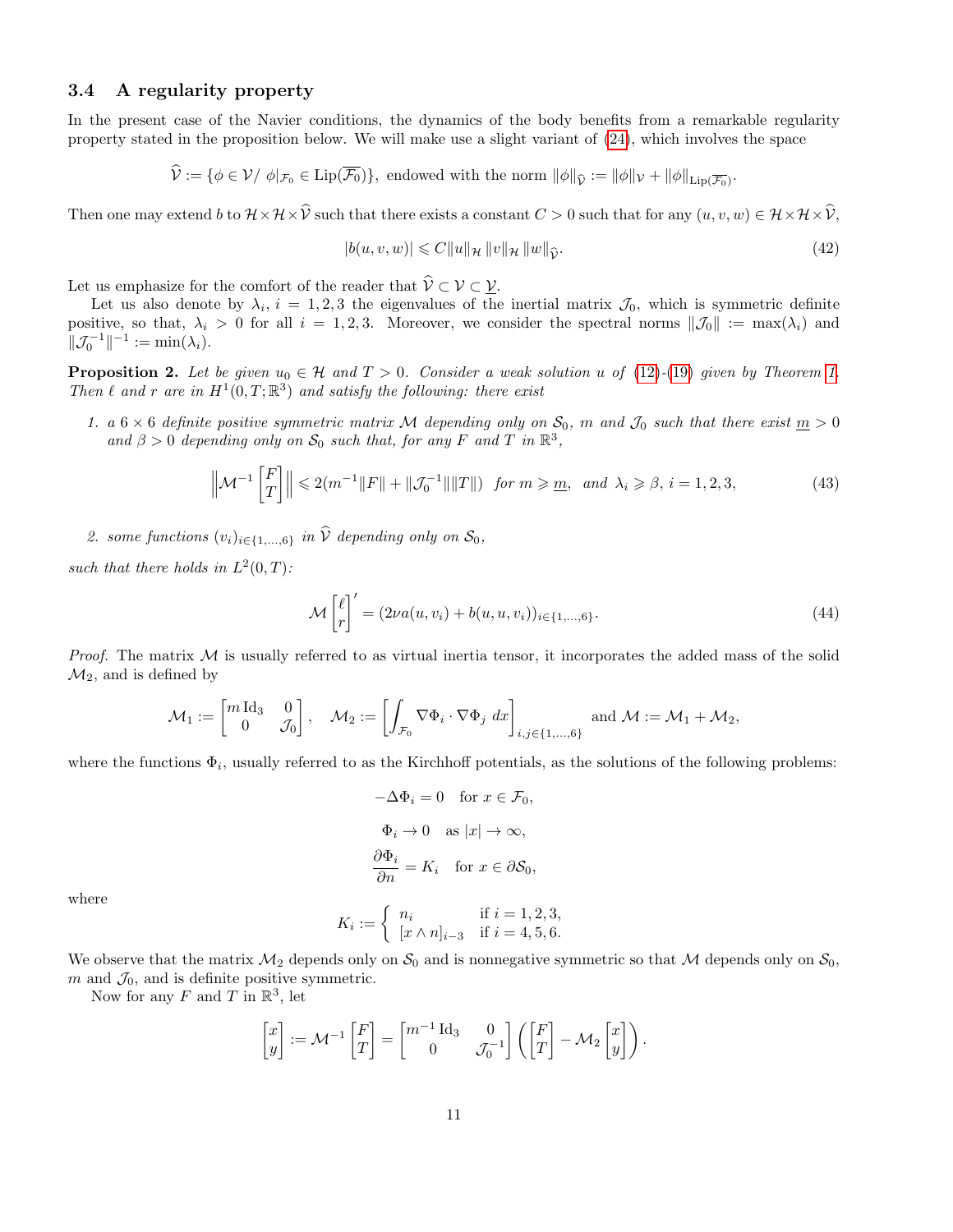Since  $\mathcal{M}_2$  depends only on  $\mathcal{S}_0$ , there exists  $C > 0$  depending only on  $\mathcal{S}_0$  such that  $\left\| \mathcal{M}_2 \right\|_y^x$  $\hat{y}$  $\Big] \, \Big\| \leqslant C \, \Big\|$  $\lceil x \rceil$  $\hat{y}$  $\Big] \Big\|$ . Then, we can estimate

$$
\left\| \begin{bmatrix} x \\ y \end{bmatrix} \right\| \leqslant m^{-1} \|F\| + \|\mathcal{J}_0^{-1}\| \|T\| + \max\{m^{-1}, \|\mathcal{J}_0^{-1}\| \} C \Big\| \begin{bmatrix} x \\ y \end{bmatrix} \Big\|.
$$

It is therefore sufficient to take  $m = \beta = 2C$  to obtain [\(43\)](#page-10-0).

For  $i = 1, \ldots, 6$ , we introduce the function  $v_i$  defined by

$$
v_i := \nabla \Phi_i \text{ in } \mathcal{F}_0 \text{ and } v_i := \begin{cases} e_i & \text{if } i = 1, 2, 3, \\ e_{i-3} \wedge x & \text{if } i = 4, 5, 6, \end{cases} \text{ in } \mathcal{S}_0.
$$

These functions only depend on  $S_0$ . Moreover they are in  $\hat{V}$ . Observe in particular that  $\nabla v_i$  decays like  $1/|\cdot|^4$  at infinity so that  $\int_{\mathcal{F}_0} |\nabla v_i(y)|^2 (1 + |y|^2) dy < +\infty$ . We can therefore take them as test functions in [\(22\)](#page-5-2). Indeed we apply [\(22\)](#page-5-2) to  $v = v_i$  and we derive in time to obtain, for all  $t \in [0, T]$ ,

<span id="page-11-3"></span>
$$
\partial_t(u, v_i)_{\mathcal{H}} = 2\nu a(u, v_i) + b(u, u, v_i). \tag{45}
$$

Let us prove that

<span id="page-11-2"></span>
$$
[(u, v_i)_{\mathcal{H}}]_{i,j \in \{1,\ldots,6\}} = \mathcal{M}\begin{bmatrix} \ell \\ r \end{bmatrix}.
$$
 (46)

To this end, we first use [\(21\)](#page-4-1) to arrive at

<span id="page-11-0"></span>
$$
[(u, v_i)_{\mathcal{H}}]_{i,j \in \{1,\dots,6\}} = [f_{\mathcal{F}_0} u \cdot \nabla \Phi_i]_{i,j \in \{1,\dots,6\}} + \mathcal{M}_1 \begin{bmatrix} \ell \\ r \end{bmatrix}.
$$
 (47)

Then, using an integration by parts, we observe that

$$
\int_{\mathcal{F}_0} u \cdot \nabla \Phi_i = \int_{\partial \mathcal{S}_0} (u \cdot n) \Phi_i = \int_{\partial \mathcal{S}_0} (u_{\mathcal{S}} \cdot n) \Phi_i,
$$

so that, expanding  $u<sub>S</sub>$  and using another integration by parts, give us

<span id="page-11-1"></span>
$$
\left[\int_{\mathcal{F}_0} u \cdot \nabla \Phi_i\right]_{i,j \in \{1,\dots,6\}} = \mathcal{M}_2 \begin{bmatrix} \ell \\ r \end{bmatrix} . \tag{48}
$$

Gathering  $(47)$  and  $(48)$  yields  $(46)$ . Then combining  $(45)$  and  $(46)$  furnishes  $(44)$ .

Therefore it only remains to prove that  $\ell$  and r are in  $H^1(0,T;\mathbb{R}^3)$ . Since the matrix M is time-independent it is sufficient to prove that the right hand side of [\(44\)](#page-10-1) is in  $L^2(0,T;\mathbb{R}^3)$ . Indeed this follows from [\(27\)](#page-6-0), [\(42\)](#page-10-2), from that  $(v_i)_{i \in \{1,\ldots,6\}}$  are in  $\hat{V}$  and that u is in  $C_w([0,T]; \mathcal{H}) \cap L^2(0,T; \underline{\mathcal{V}})$ .  $\Box$ 

Let us emphasize that this property seems to be a particularity of the case of the Navier conditions. In particular in the case of the no-slip conditions, the corresponding weak formulation involves test functions continuous across the body's boundary, a feature which is not satisfied by the functions  $v_i$ . To our knowledge the counterpart of Proposition [2](#page-10-3) in the case of the no-slip conditions is not known.

The estimate [\(43\)](#page-10-0) will be useful for the next section. It is also interesting for the sequel to observe that

<span id="page-11-4"></span>
$$
(b(u,u,v_i))_{i\in\{1,\ldots,6\}} = \begin{bmatrix} m\,r\wedge\ell \\ (\mathcal{J}_0r)\wedge r \end{bmatrix} + (\int_{\mathcal{F}_0} \left( \left[ (u-u_{\mathcal{S}})\cdot\nabla\right)\nabla\Phi_i \right] \cdot u - \det(r_u,u,\nabla\Phi_i) \right))_{i\in\{1,\ldots,6\}}.\tag{49}
$$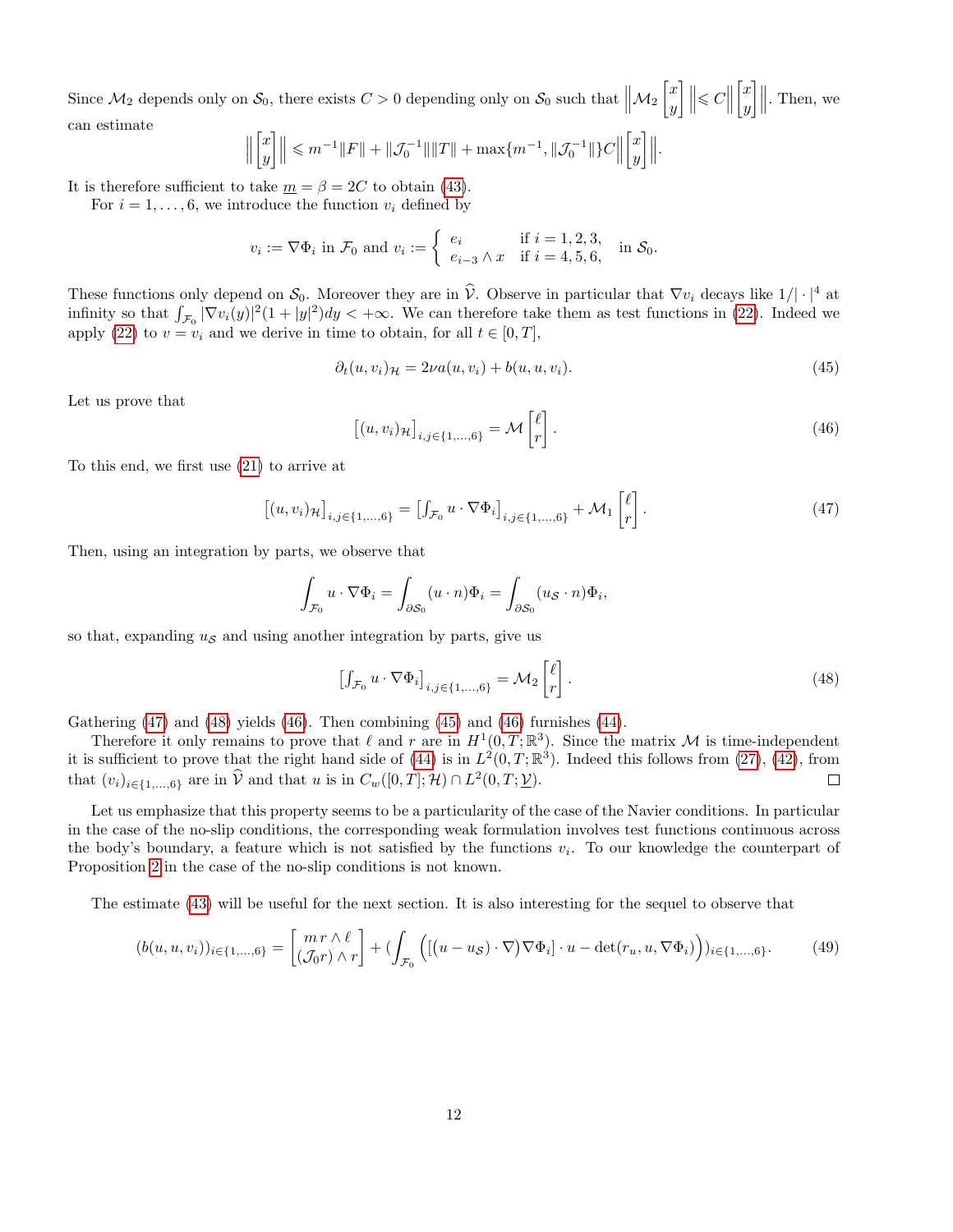#### <span id="page-12-0"></span>3.5 The infinite inertia limit

Let us also mention that Theorem [1](#page-6-1) extends to the case of a moving body some earlier results, in particular see [\[7,](#page-21-3) [27\]](#page-22-13), about the existence of Leray solutions in the case where Navier conditions are considered but on a fixed boundary. In this case, the system reads

$$
\frac{\partial u}{\partial t} + u \cdot \nabla u + \nabla p = \nu \Delta u \quad \text{for} \quad x \in \mathcal{F}_0,
$$
\n
$$
(50)
$$

$$
\operatorname{div} u = 0 \quad \text{for} \quad x \in \mathcal{F}_0,\tag{51}
$$

$$
u \cdot n = 0 \quad \text{for} \quad x \in \partial S_0,\tag{52}
$$

$$
(D(u)n) \wedge n = -\alpha u \wedge n \quad \text{for} \quad x \in \partial S_0,\tag{53}
$$

<span id="page-12-2"></span><span id="page-12-1"></span>
$$
u|_{t=0} = u_0,\t\t(54)
$$

and a weak Leray solution of [\(50\)](#page-12-1)-[\(54\)](#page-12-2) is by definition a function

$$
u \in C_w([0,T]; L^2_\sigma(\mathcal{F}_0)) \cap L^2(0,T; H^1(\mathcal{F}_0)),
$$

such that

1. for all  $v \in H^1(0,T; L^2_{\sigma}(\mathcal{F}_0)) \cap L^4(0,T; H^1(\mathcal{F}_0)),$  and for all  $t \in [0,T]$ ,

<span id="page-12-3"></span>
$$
\int_{\mathcal{F}_0} u(t,\cdot) \cdot v(t,\cdot) dx - \int_{\mathcal{F}_0} u_0 \cdot v|_{t=0} dx = \int_0^t \Big[ \int_{\mathcal{F}_0} u \cdot \partial_t v dx + 2\nu a^*(u,v) + b^*(u,u,v) \Big],\tag{55}
$$

where

$$
a^*(u,v) := -\alpha \int_{\partial \mathcal{S}_0} u \cdot v - \int_{\mathcal{F}_0} D(u) : D(v), \quad \text{and} \quad b^*(u,v,w) := \int_{\mathcal{F}_0} [u \cdot \nabla w] \cdot v,
$$

2. for any  $t \in [0, T]$ ,

$$
\frac{1}{2}||u(t,\cdot)||_{L^{2}(\mathcal{F}_{0})}^{2} + 2\nu \int_{(0,t)\times\mathcal{F}_{0}} |D(u)|^{2} + 2\alpha\nu \int_{0}^{t} \int_{\partial S_{0}} |u|^{2} \leq \frac{1}{2}||u_{0}||_{L^{2}(\mathcal{F}_{0})}^{2}.
$$
\n(56)

Here,  $L^2_{\sigma}(\mathcal{F}_0)$  denotes the space of the divergence free vector fields in  $L^2(\mathcal{F}_0)$  which are tangent to the solid's boundary  $\partial \mathcal{S}_0$ .

The following result shows that the case with the body fixed can be thought as the limit of infinite inertia, that is, when m and the eigenvalues  $(\lambda_i)_{i=1,2,3}$  of  $\mathcal{J}_0$  converge to  $+\infty$  with  $\lambda_i = O(\lambda_j)$  for any  $i, j$ . This last condition is quite natural if one thinks that the solid density  $\rho_{S_0}$  is multiplied by a factor converging to  $+\infty$  in [\(1\)](#page-2-7) and [\(3\)](#page-2-9). This condition can alternatively be written as  $\|\mathcal{J}_0\| = O(\|\mathcal{J}_0^{-1}\|^{-1})$  (using the spectral norms introduced in Section [3.4\)](#page-10-4).

Let us point out that  $\|\mathcal{M}^{-1}\|_{\mathbb{R}^{6\times6}} \to 0$  as m and  $(\lambda_i)_{i=1,2,3}$ , converge to  $+\infty$ , as a consequence of the estimate [\(43\)](#page-10-0), and therefore in particular  $\|\mathcal{M}^{-1}\|_{\mathbb{R}^{6\times6}} \to 0$  in the infinite inertia limit. Another observation that will be useful is that there holds for any  $r \in \mathbb{R}^3$ ,

<span id="page-12-4"></span>
$$
\|(\mathcal{J}_0 r) \wedge r\| \leqslant C(\mathcal{J}_0 r) \cdot r,\tag{57}
$$

for a constant  $C > 0$ , uniform in the infinite inertia limit.

Indeed, introducing some normalized eigenvectors  $(r_i)_{i=1,2,3}$ , associated to  $(\lambda_i)_{i=1,2,3}$ , respectively, we can write for some real coefficients  $(\alpha_i)_{i=1,2,3}$ , that  $r = \sum_{i=1}^3 \alpha_i r_i$  and therefore  $(\mathcal{J}_0 r) \wedge r = \sum_{i,j} \alpha_i \alpha_j \lambda_i (r_i \wedge r_j)$ . So that, for some constants uniform in the infinite inertia limit, one has:

$$
\|(\mathcal{J}_0r)\wedge r\| \leq C \sum_{i,j} |\alpha_i||\alpha_j|\lambda_i \leq C' \sum_{i,j} |\alpha_i||\alpha_j|\sqrt{\lambda_i}\sqrt{\lambda_j} \leq C''(\sum_i |\alpha_i|\sqrt{\lambda_i})^2 \leq C''' \sum_i \alpha_i^2\lambda_i = C'''(\mathcal{J}_0r)\cdot r.
$$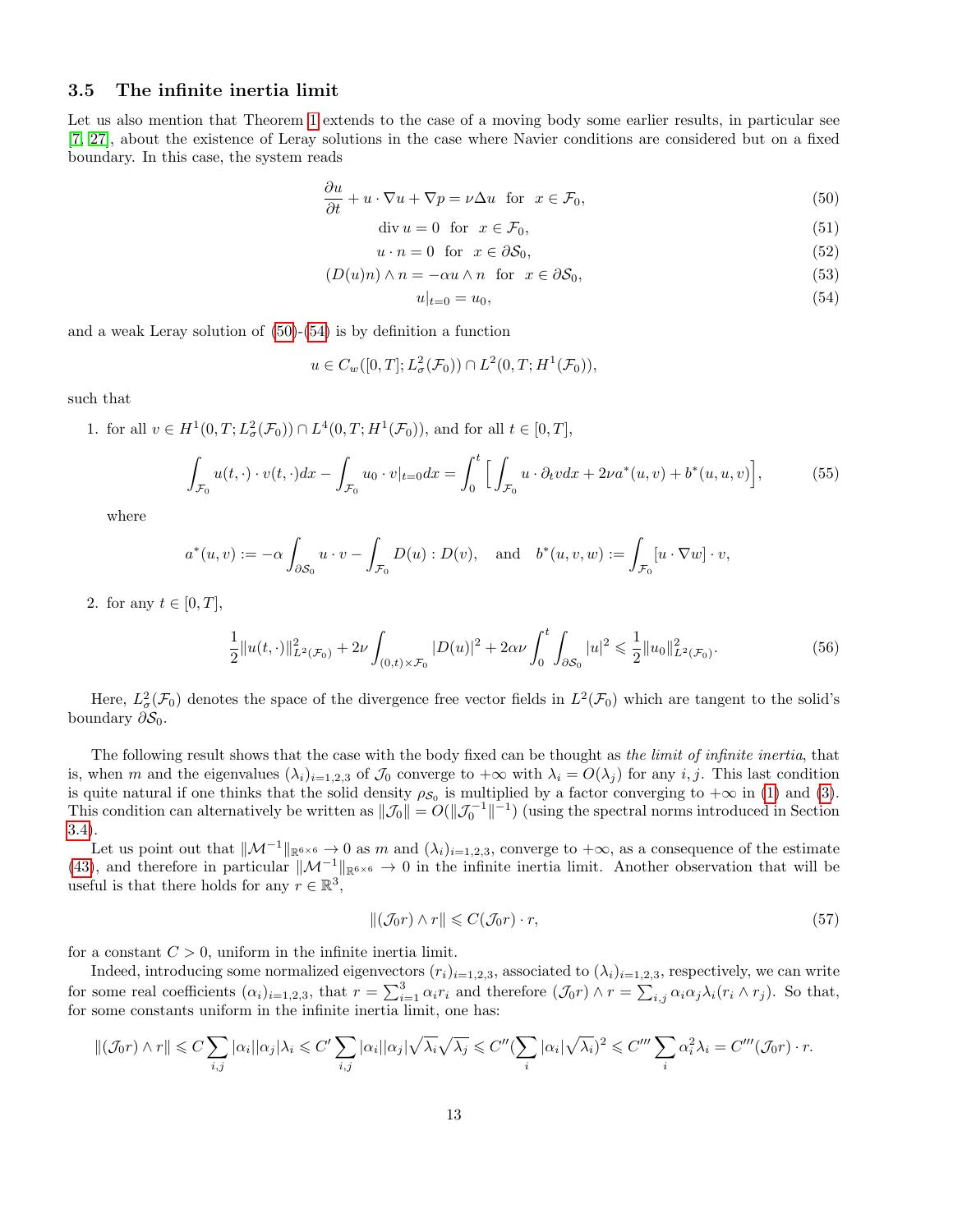<span id="page-13-0"></span>**Theorem 2.** Let be given  $u_0 \in \mathcal{H}$  with  $\ell_0 = r_0 = 0$  and  $T > 0$ . For any m and  $\mathcal{J}_0$  we consider a weak solution u of [\(12\)](#page-3-1)-[\(19\)](#page-3-2) in  $C_w([0,T];\mathcal{H}) \cap L^2(0,T;\underline{V})$  given by Theorem [1.](#page-6-1) Then in the infinite inertia limit,  $u|_{\mathcal{F}_0}$  converges, up to a subsequence, in  $L^2(0,T; L^2_{loc}(\mathcal{F}_0))$  to a weak solution of [\(50\)](#page-12-1)-[\(54\)](#page-12-2) and  $\ell$  and r converge to 0 in  $H^1(0,T;\mathbb{R}^3)$ .

*Proof.* We infer from [\(28\)](#page-6-4) that u is bounded in  $L^{\infty}(0,T;\mathcal{H}) \cap L^{2}(0,T;\mathcal{V})$  uniformly with respect to the inertia. Not only that but we also obtain that  $\ell$  and r converge to 0 in  $L^{\infty}(0,T;\mathbb{R}^{3})$  in the infinite inertia limit, because  $(\mathcal{J}_0 r) \cdot r \geqslant \min(\lambda_i) \|r\|^2.$ 

The following lemma is quite simple to establish but will be useful in the sequel.

<span id="page-13-1"></span>**Lemma [2.](#page-13-0)** Let u be as in Theorem 2. Then for any  $v \in H^1(0,T; L^2_{\sigma}(\mathcal{F}_0)) \cap L^4(0,T; \tilde{\mathcal{V}})$ , for any  $t \in [0,T]$ ,

<span id="page-13-2"></span>
$$
\int_{\mathcal{F}_0} u(t,\cdot) \cdot v(t,\cdot) dx - \int_{\mathcal{F}_0} u_0 \cdot v|_{t=0} dx = \int_0^t \Big[ \int_{\mathcal{F}_0} u \cdot \partial_t v dx + 2\nu a^*(u,v) + b^*(u,u,v) + F(u,v) \Big],\tag{58}
$$

where

$$
F(u,v) := 2\alpha\nu \int_{\partial \mathcal{S}_0} u_{\mathcal{S}} \cdot v - \int_{\mathcal{F}_0} \Big( [u_{\mathcal{S}} \cdot \nabla v] \cdot u - \det(r_u, u, v) \Big).
$$

Above  $\tilde{V}$  denotes the space

$$
\tilde{\mathcal{V}} := \{ \phi \in L^2_{\sigma}(\mathcal{F}_0) / \int_{\mathcal{F}_0} |\nabla \phi(y)|^2 (1 + |y|^2) dy < +\infty \},\
$$

endowed with the norm

$$
\|\phi\|_{\tilde{\mathcal{V}}} := \|\phi\|_{L^2(\mathcal{F}_0)} + \|\nabla\phi\|_{L^2(\mathcal{F}_0, (1+|y|^2)^{\frac{1}{2}}dy)}.
$$

*Proof of Lemma [2.](#page-13-1)* It is sufficient to extend v by 0 in  $S_0$  to obtain a function in  $H^1(0,T;\mathcal{H}) \cap L^4(0,T;\mathcal{V})$  which is used as a test function in [\(22\)](#page-5-2). This provides [\(58\)](#page-13-2).  $\Box$ 

Then, proceeding as in Section [3.3,](#page-6-6) we obtain a bound of  $\partial_t u|_{\mathcal{F}_0}$  in  $L^{\frac{4}{3}}(0,T;\tilde{\mathcal{V}}')$  which is uniform in the infinite inertia limit. We therefore deduce that the sequence of weak solutions u is relatively compact in  $L^2(0,T; L^2_{loc}(\mathcal{F}_0))$ . Thus the restrictions of u to  $\mathcal{F}_0$  converge, up to a subsequence, to a limit u<sup>\*</sup> weakly-<sup>\*</sup> in  $L^{\infty}(0,T; L^2(\mathcal{F}_0))$ , weakly in  $L^2(0,T;H^1(\mathcal{F}_0))$  and strongly in  $L^2(0,T;L^2_{loc}(\mathcal{F}_0))$ .

Let us now prove that  $u^*$  is a weak solution of [\(50\)](#page-12-1)-[\(54\)](#page-12-2). We deduce from the above convergence that  $F(u, v)$ converges to 0 in  $L^1(0,T)$ , and passing to limit in the other terms of [\(58\)](#page-13-2) we can conclude that  $u^*$  satisfies [\(55\)](#page-12-3) for any  $v \in H^1(0,T; L^2_{\sigma}(\mathcal{F}_0)) \cap L^4(0,T; H^1(\mathcal{F}_0))$  such that  $\int_{\mathcal{F}_0} |\nabla v(y)|^2 (1+|y|^2) dy < +\infty$ . Then one easily remove this last condition by using Lebesgue's dominated convergence theorem. Thus  $u^*$  is a weak solution of [\(50\)](#page-12-1)-[\(54\)](#page-12-2).

In order to finish the proof of Theorem [\(2\)](#page-13-0) it only remains to prove that  $\ell'$  and r' converge to 0 in  $L^2(0,T;\mathbb{R}^3)$ . This relies on the regularity property established in the previous section. Indeed we define, for  $i \in \{1, \ldots, 6\}$ ,

$$
\mathcal{T}_{1,i} := \int_{\mathcal{F}_0} \Big( [(u - u_{\mathcal{S}}) \cdot \nabla) \nabla \Phi_i] \cdot u - \det(r_u, u, \nabla \Phi_i) \Big),
$$

and  $\mathcal{T}_2 := \begin{bmatrix} m r \wedge \ell \\ (\mathcal{T}, r) \wedge \ell \end{bmatrix}$  $(\mathcal{J}_0r)\wedge r$ , so that from  $(44)$  and  $(49)$  we infer that

<span id="page-13-3"></span>
$$
\begin{bmatrix} \ell \\ r \end{bmatrix}' = 2\nu \mathcal{M}^{-1}(a(u, v_i))_{i \in \{1, \dots, 6\}} + \mathcal{M}^{-1}(\mathcal{T}_{1,i})_{i \in \{1, \dots, 6\}} + \mathcal{M}^{-1}\mathcal{T}_2.
$$
 (59)

Since u is bounded in  $L^{\infty}(0,T;\mathcal{H}) \cap L^{2}(0,T;\mathcal{V})$ , the functions  $(v_i)_{i\in\{1,\ldots,6\}}$  are in  $\hat{V}$  and depend only on  $\mathcal{S}_0$ , and  $\|\mathcal{M}^{-1}\|_{\mathbb{R}^{6\times6}} \to 0$  in the infinite inertia limit, we infer easily from [\(27\)](#page-6-0) that the first term of the right hand side of [\(59\)](#page-13-3) vanishes in  $L^2(0,T;\mathbb{R}^6)$  in the infinite inertia limit.

On the other hand we can bound the second term as follows: for any  $i \in \{1,\ldots,6\}$ , for any  $t, \| \mathcal{T}_{1,i} \| \leq$  $C(||u||^2_{L^2(\mathcal{F}_0)} + ||\ell||^2 + ||r||^2)$ . Hence, thanks to the energy bound, we get that  $\mathcal{T}_{1,i}$  is bounded in the infinite inertia limit. Therefore the second term of the right hand side of [\(59\)](#page-13-3) also vanishes in  $L^2(0,T;\mathbb{R}^6)$  in the infinite inertia limit.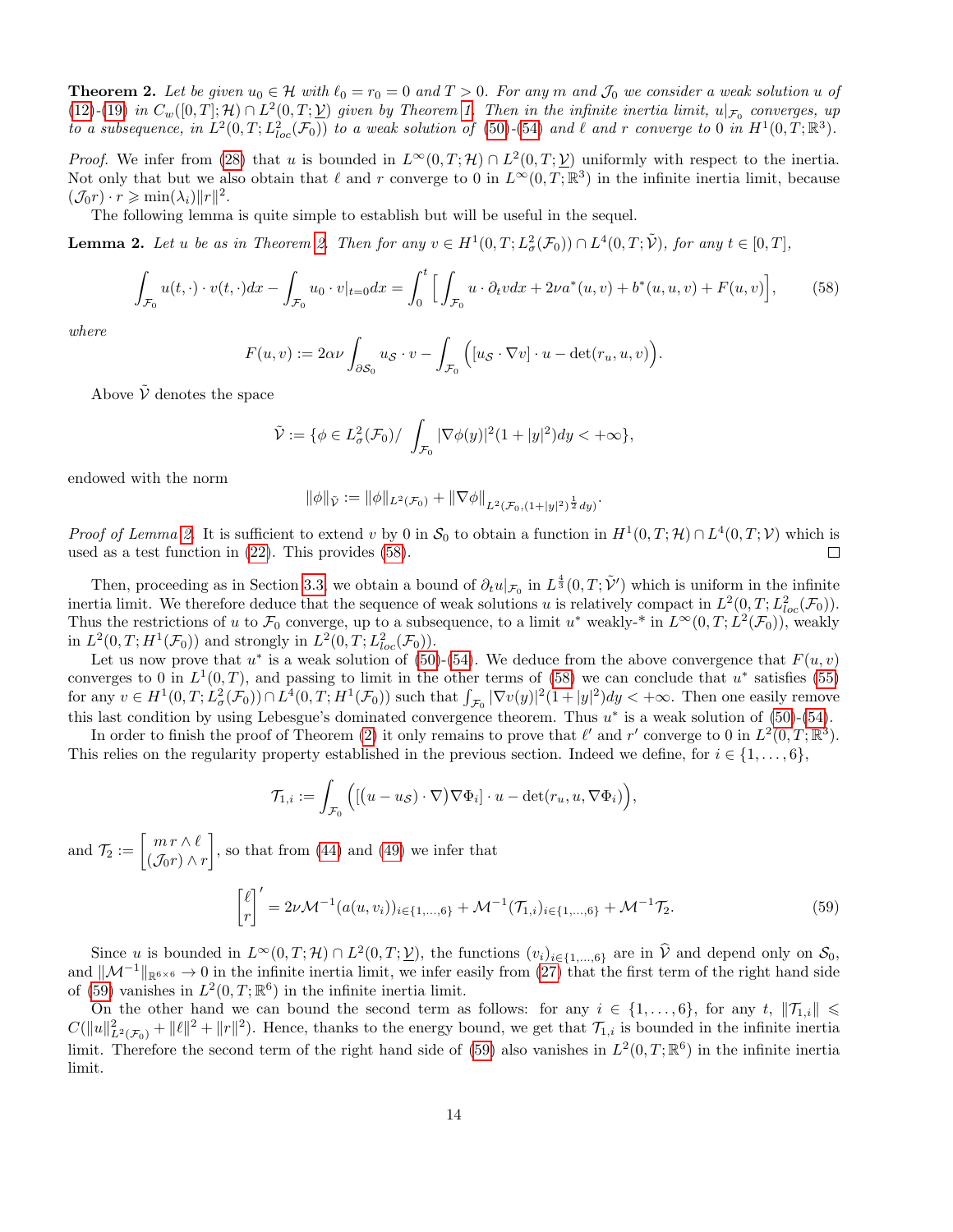Finally, in order to deal with the last term, we use the estimate  $(43)$  to bound, for any t,

$$
\|\mathcal{M}^{-1}\mathcal{T}_2\| \leq 2\Big(\|r\wedge\ell\| + \big(\min(\lambda_i)\big)^{-1}\|(\mathcal{J}_0r)\wedge r\|\Big) \leq C\Big(\|\ell\|^2 + \|r\|^2 + \big(\min(\lambda_i)\big)^{-1}(\mathcal{J}_0r)\cdot r\Big),
$$

thanks to [\(57\)](#page-12-4). We thus deduce from the energy bound that the last term of the right hand side of [\(59\)](#page-13-3) also vanishes in  $L^2(0,T;\mathbb{R}^6)$  in the infinite inertia limit.

The proof of Theorem [2](#page-13-0) is then complete.

## <span id="page-14-0"></span>4 Smooth local-in-time solutions of the inviscid system

In this section we consider the system "inviscid incompressible fluid + rigid body".

### 4.1 The system "inviscid incompressible fluid  $+$  rigid body"

When the viscosity coefficient  $\nu$  is set equal to 0, formally, the system [\(4\)](#page-2-0)-[\(11\)](#page-2-6) degenerates into the following equations:

$$
\frac{\partial U^E}{\partial t} + (U^E \cdot \nabla) U^E + \nabla P^E = 0 \quad \text{for} \quad x \in \mathcal{F}^E(t) = \mathbb{R}^3 \setminus \mathcal{S}^E(t),\tag{60}
$$

$$
\operatorname{div} U^E = 0 \quad \text{for} \quad x \in \mathcal{F}^E(t),\tag{61}
$$

$$
U^{E} \cdot n = U_{\mathcal{S}}^{E} \cdot n \quad \text{for} \quad x \in \partial \mathcal{S}^{E}(t), \tag{62}
$$

$$
m(h^E)'' = \int_{\partial \mathcal{S}^E(t)} P^E n \, ds,\tag{63}
$$

$$
(\mathcal{J}^E R^E)' = \int_{\partial \mathcal{S}^E(t)} P^E(x - h^E(t)) \wedge n \, ds,\tag{64}
$$

$$
U^E|_{t=0} = U_0^E,\tag{65}
$$

$$
h^{E}(0) = 0, \ (h^{E})'(0) = \ell_0^{E}, \ R^{E}(0) = r_0^{E}, \tag{66}
$$

where the solid velocity is given by

$$
U_{\mathcal{S}}^{E}(t,x) := (h^{E})'(t) + R^{E}(t) \wedge (x - h^{E}(t)),
$$

and

$$
S^{E}(t) := \eta^{E}(t, \cdot)(S_0), \text{ with } \eta^{E}(t, x) := h^{E}(t) + Q^{E}(t)x,
$$

where the matrix  $Q^E$  solves the differential equation

$$
(Q^E)'x = R^E \wedge (Q^E x)
$$
 with  $Q^E(0)x = x$ , for any  $x \in \mathbb{R}^3$ .

Finally  $\mathcal{J}^E$  is given by

$$
\mathcal{J}^E=Q^E\mathcal{J}_0(Q^E)^T.
$$

Observe that we prescribe  $h^{E}(0) = 0$  so that the initial position  $\mathcal{S}^{E}(0)$  occupied by the solid also starts from  $S_0$  at  $t = 0$ . The mass m and the initial inertial matrix  $\mathcal{J}_0$  are also the same than in the previous case of the Navier-Stokes equations.

Let us emphasize that in the boundary condition [\(62\)](#page-14-1) there is only an impermeability condition, the slip-withfriction condition is no more prescribed. This loss of boundary condition generates a boundary layer which makes difficult the issue of the inviscid limit of the system since the fluid flow is drastically modified in a neighborhood of different the issue of the inviscid fifth of the system since the fitud flow is drastically modified in a heighborhood of the body's boundary of thickness proportional to  $\sqrt{\nu}$ . The main goal of the paper is precisely t these layers the solution of [\(4\)](#page-2-0)-[\(11\)](#page-2-6) converges in a rather good manner to the solution of [\(60\)](#page-14-2)-[\(66\)](#page-14-3) as  $\nu \to 0$ . This will be achieved in the next section. Here we will first gather a few results about the inviscid system [\(60\)](#page-14-2)-[\(66\)](#page-14-3).

<span id="page-14-3"></span><span id="page-14-2"></span><span id="page-14-1"></span> $\Box$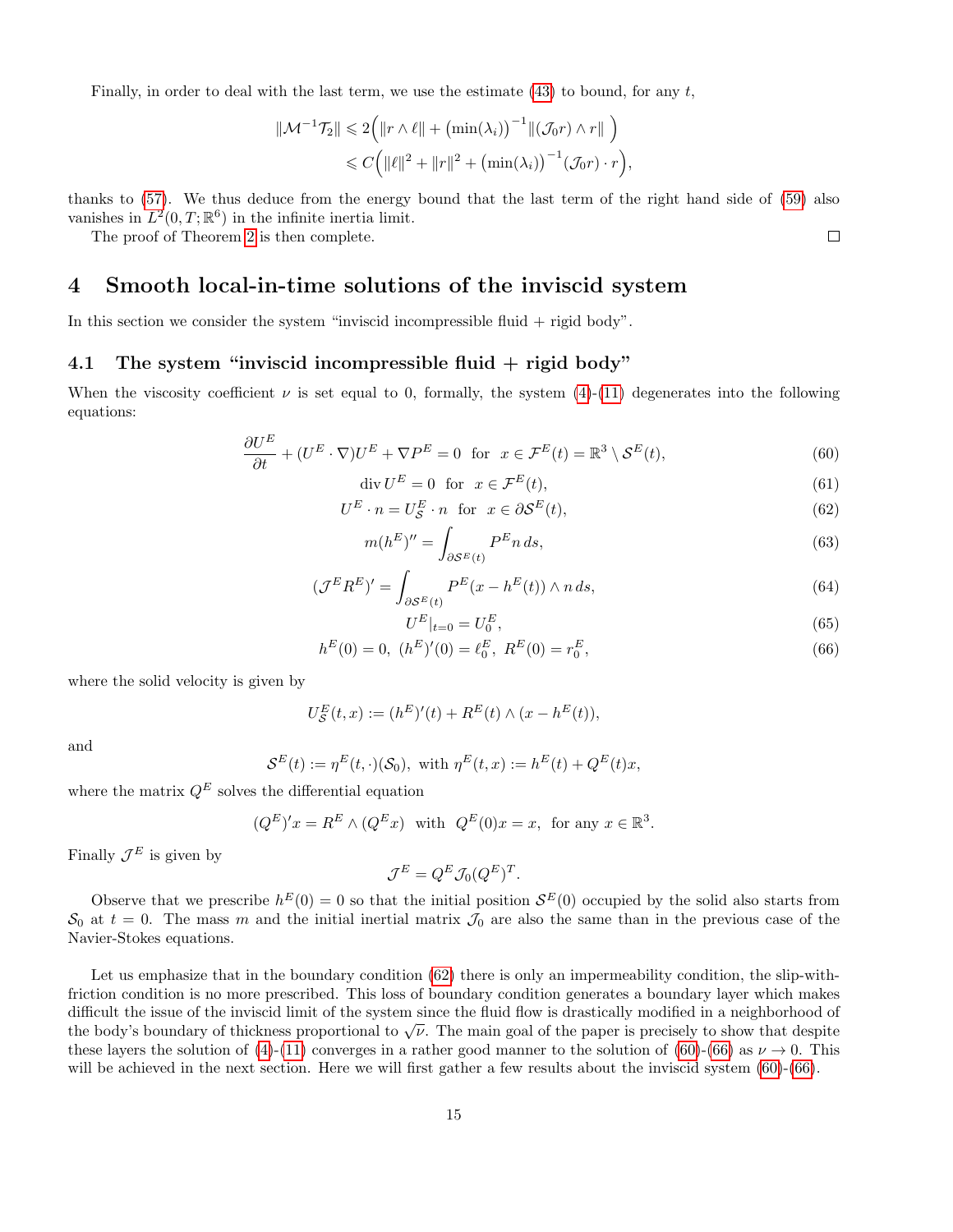## 4.2 A change of variables

To write the system in a fixed domain, we perform the following change of coordinates:

$$
\ell^{E}(t) := Q^{E}(t)^{T} (h^{E})'(t), R^{E}(t) := Q^{E}(t)^{T} E(t),
$$
  

$$
u^{E}(t,x) := Q^{E}(t)^{T} U^{E}(t, Q^{E}(t)x + h^{E}(t)) \text{ and } p^{E}(t,x) := P^{E}(t, Q^{E}(t)x + h^{E}(t)),
$$

where  $Q^{E}(t)$  is the rotation matrix associated to the motion of  $S^{E}(t)$  defined in the previous section.

Observe that this change of variable is analogous to the one that we have used for the Navier-Stokes equations in Section [3.1.](#page-3-8)

The system [\(60\)](#page-14-2)-[\(66\)](#page-14-3) now reads

$$
\frac{\partial u^E}{\partial t} + (u^E - u^E_{\mathcal{S}}) \cdot \nabla u^E + r^E \wedge u^E + \nabla p^E = 0 \text{ for } x \in \mathcal{F}_0,
$$
\n(67)

$$
\operatorname{div} u^E = 0 \quad \text{for} \quad x \in \mathcal{F}_0,\tag{68}
$$

$$
u^E \cdot n = u^E_{\mathcal{S}} \cdot n \quad \text{for} \quad x \in \partial \mathcal{S}_0,\tag{69}
$$

$$
m(\ell^E)' = \int_{\partial S_0} p^E n \, ds + (m\ell^E) \wedge r^E,\tag{70}
$$

$$
\mathcal{J}_0(r^E)' = \int_{\partial S_0} p^E x \wedge n \, ds + (\mathcal{J}_0 r^E) \wedge r^E,\tag{71}
$$

<span id="page-15-4"></span><span id="page-15-3"></span><span id="page-15-1"></span><span id="page-15-0"></span>
$$
u^E|_{t=0} = u_0^E,\t\t(72)
$$

$$
h^{E}(0) = 0, \ (h^{E})'(0) = \ell_0^{E}, \ r^{E}(0) = r_0^{E}, \tag{73}
$$

with

<span id="page-15-5"></span>
$$
u_S^E(t,x) := \ell^E(t) + r^E(t) \wedge x. \tag{74}
$$

### 4.3 Smooth local-in-time solutions

Let us recall the following result from [\[38\]](#page-23-6) about the existence and uniqueness of classical solutions to the equations [\(67\)](#page-15-0)-[\(73\)](#page-15-1), where, as previously, we extend the initial data  $u_0^E$  by setting  $u_0^E := \ell_0^E + r_0^E \wedge x$  for  $x \in \mathcal{S}_0$ .

<span id="page-15-2"></span>**Theorem 3.** Let be given  $\lambda \in (0,1)$  and  $u_0^E \in \mathcal{H}$  such that  $u_0^E|_{\mathcal{F}_0} \in H^1 \cap C^{1,\lambda}$  and  $\text{curl } u_0^E|_{\mathcal{F}_0}$  is compactly supported. Then there exist  $T > 0$  and a unique solution  $u^E$  of [\(67\)](#page-15-0)-[\(73\)](#page-15-1) in  $C^1([0,T];\mathcal{H})$  such that  $(\nabla u^E)|_{[0,T]\times\mathcal{F}_0} \in$  $C([0,T];L^2(\mathcal{F}_0,(1+|x|^2)^{\frac{1}{2}}dx))\cap C_{w*}([0,T];C^{0,\lambda}(\mathcal{F}_0))$ . Moreover for any  $t\in[0,T]$ ,

<span id="page-15-7"></span>
$$
||u^{E}(t,\cdot)||_{\mathcal{H}}^{2} = ||u_{0}^{E}||_{\mathcal{H}}^{2}.
$$
\n(75)

Here,  $C^{k,\lambda}(\mathcal{F}_0)$ ,  $k \in \mathbb{N}, \lambda \in (0,1)$ , denotes the usual Hölder space.

A few comments are in order.

It is worth to point out here that the solution  $u^E$  given by Theorem [3](#page-15-2) satisfies the following property: for any  $t \in [0, T]$ , for any  $v \in \mathcal{V}$ , there holds

<span id="page-15-6"></span>
$$
(\partial_t u^E, v)_{\mathcal{H}} = -b(u^E, v, u^E). \tag{76}
$$

To see that, multiply [\(67\)](#page-15-0) by v and integrate by parts in space using [\(68\)](#page-15-3)-[\(69\)](#page-15-4).

It is useful for the sequel to recall that the proof given in [\[38\]](#page-23-6) of Theorem [3](#page-15-2) relies on the following vorticity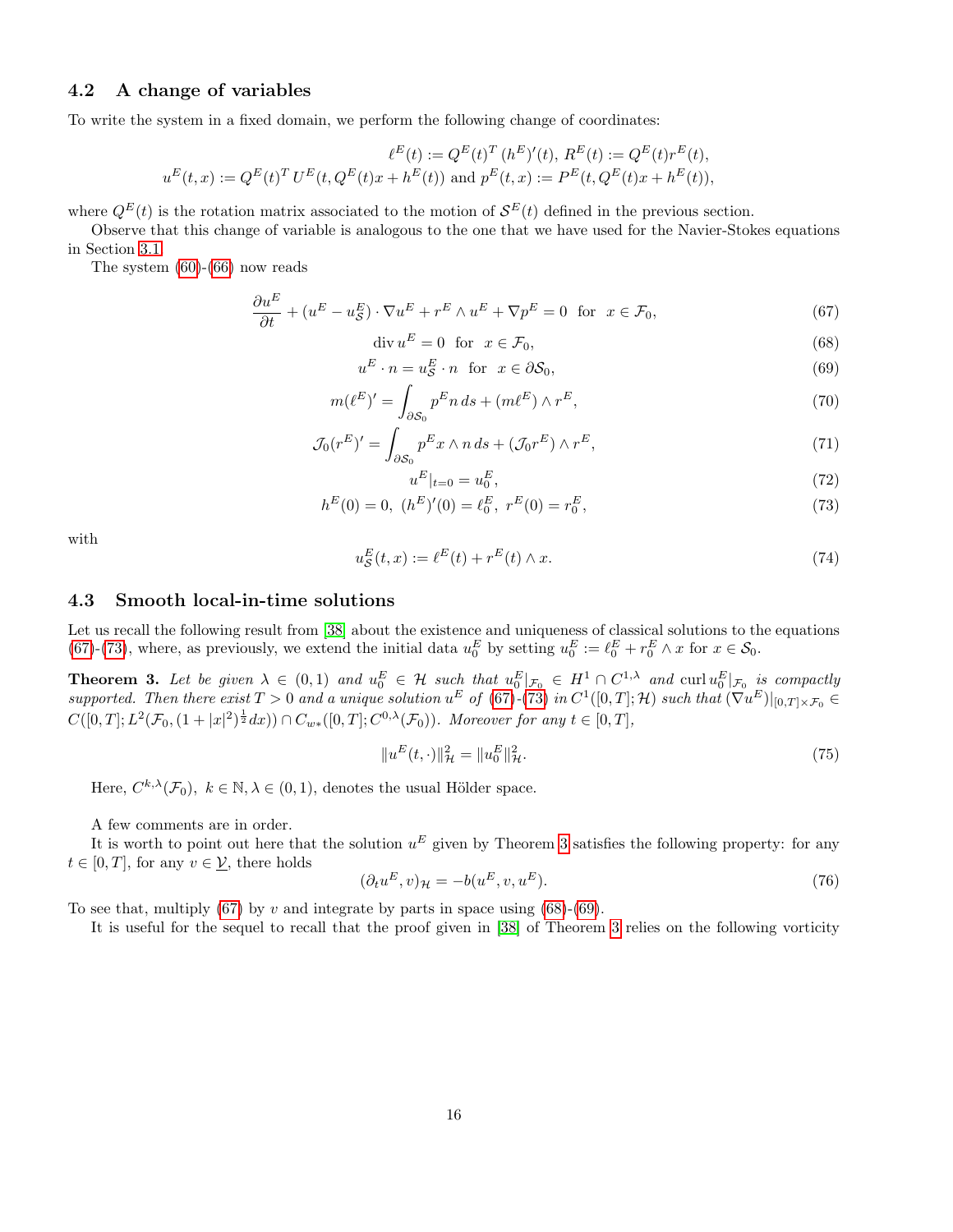reformulation of [\(67\)](#page-15-0)-[\(73\)](#page-15-1):

$$
\partial_t \omega^E + (u^E - u^E_{\mathcal{S}}) \cdot \nabla \omega^E = (\omega^E \cdot \nabla)(u^E - u^E_{\mathcal{S}}) \text{ in } [0, T] \times \mathcal{F}_0,
$$
\n
$$
(77)
$$

<span id="page-16-5"></span><span id="page-16-1"></span>
$$
\begin{cases}\n\operatorname{curl} u^E = \omega^E \quad \text{in } [0, T] \times \mathcal{F}_0, \\
\operatorname{div} u^E = 0 \quad \text{in } [0, T] \times \mathcal{F}_0, \\
\omega^E = \omega^E \quad \text{on } [0, T] \times \mathbb{R}^2,\n\end{cases} (78)
$$

$$
\begin{cases}\n u^E \cdot n = u_S^E \cdot n \quad \text{on } [0, T] \times \partial S_0, \\
 u^E \to 0 \quad \text{for } |x| \to \infty,\n\end{cases} \tag{18}
$$

$$
u_{\mathcal{S}}^{E}(t,x) := \ell^{E}(t) + r^{E}(t) \wedge x \text{ in } [0,T] \times \mathbb{R}^{3},\tag{79}
$$

$$
\mathcal{M}\begin{bmatrix} \ell^E \\ r^E \end{bmatrix}' = (b(u^E, u^E, v_i))_{i \in \{1, \dots, 6\}},
$$
\n(80)

where  $\mathcal M$  and  $v_i$  were introduced in Section [3.4.](#page-10-4)

The vorticity equation [\(77\)](#page-16-1) can easily be inferred from  $(67),(68)$  $(67),(68)$  and  $(74)$  whereas  $(80)$  is obtained from  $(26)$ , [\(76\)](#page-15-6) and some integration by parts. Observe that [\(80\)](#page-16-2) can be seen as the inviscid counterpart of [\(44\)](#page-10-1), and recall that the  $b(u^E, u^E, v_i)$  can be computed thanks to the formula [\(49\)](#page-11-4).

#### <span id="page-16-0"></span>4.4 The infinite inertia limit

The following result is the counterpart of Theorem [2](#page-13-0) for the inviscid system [\(67\)](#page-15-0)-[\(73\)](#page-15-1). It shows that in the limit of infinite inertia, that is, when m and the eigenvalues  $(\lambda_i)_{i=1,2,3}$  of  $\mathcal{J}_0$  converge to  $+\infty$  with  $\lambda_i = O(\lambda_j)$  for any i, j, the system [\(67\)](#page-15-0)-[\(73\)](#page-15-1) degenerates into the following classical Euler equations in  $\mathcal{F}_0$ :

$$
\frac{\partial u^E}{\partial t} + u^E \cdot \nabla u^E + \nabla p^E = 0 \quad \text{for} \quad x \in \mathcal{F}_0,
$$
\n(81)

$$
\operatorname{div} u^E = 0 \quad \text{for} \quad x \in \mathcal{F}_0,\tag{82}
$$

$$
u^E \cdot n = 0 \quad \text{for} \quad x \in \partial S_0,\tag{83}
$$

<span id="page-16-4"></span><span id="page-16-3"></span><span id="page-16-2"></span>
$$
u^E|_{t=0} = u_0^E. \tag{84}
$$

<span id="page-16-7"></span>**Theorem 4.** Let be given  $\lambda \in (0,1)$  and  $u_0^E \in \mathcal{H}$  such that  $\ell_0^E = r_0^E = 0$ ,  $u_0^E|_{\mathcal{F}_0} \in H^1 \cap C^{1,\lambda}$  and  $\text{curl } u_0^E|_{\mathcal{F}_0}$  is compactly supported. Let be given  $\underline{m} > 0$  and  $\beta > 0$ .

Then there exists  $T > 0$  such that for any  $m \geq m$  and for any symmetric positive  $3 \times 3$  matrix  $\mathcal{J}_0$  with eigenvalues  $(\lambda_i)_{i=1,2,3}$  satisfying  $\lambda_i \geq \beta$ , the corresponding solution  $u^E$  of [\(67\)](#page-15-0)-[\(73\)](#page-15-1) given by Theorem [3](#page-15-2) is defined up to the time T.

Moreover in the infinite inertia limit,  $u^E|_{\mathcal{F}_0}$  converges in  $L^{\infty}(0,T;C^{1,\tilde{\lambda}}(\mathcal{F}_0))$ , for any  $\tilde{\lambda} \in (0,\lambda)$ , to the unique smooth solution of [\(81\)](#page-16-3)-[\(84\)](#page-16-4) and  $\ell^E$  and  $r^E$  converge to 0 in  $C^1(0,T;\mathbb{R}^3)$ .

Proof. The key issue here is to obtain some estimates uniform in the infinite inertia limit. Let us stress in particular that, a priori, Theorem [3](#page-15-2) only provides, for some inertia m and  $\mathcal{J}_0$ , the existence of a smooth solution on a time interval  $[0, T_{m,\mathcal{J}_0}]$  which may shrink when m and the eigenvalues  $(\lambda_i)_{i=1,2,3}$  of  $\mathcal{J}_0$  go to infinity. However we are going to see below that this is not the case. Actually revisiting the proof of Theorem [3](#page-15-2) given in [\[38\]](#page-23-6) we will provide a time T common to any large enough inertia.

The first basic observation in this direction is that according to the energy identity [\(75\)](#page-15-7), and because of the choice of the initial data (which are somehow "well-prepared") the energy  $\|u^E(t, \cdot)\|_{\mathcal{H}}^2$  does not depend on time nor on the inertia:

<span id="page-16-8"></span>
$$
\int_{\mathcal{F}_0} |u^E(t, \cdot)|^2 dx + m\ell^E(t) \cdot \ell^E(t) + \mathcal{J}_0 r^E(t) \cdot r^E(t) = \int_{\mathcal{F}_0} |u_0^E|^2 dx.
$$
\n(85)

Let us now show how to obtain a uniform estimate of the velocity in  $L^{\infty}(0,T; C^{1,\lambda}(\mathcal{F}_0))$  for some  $T > 0$ , thanks to the vorticity formulation [\(77\)](#page-16-1)-[\(80\)](#page-16-2).

<span id="page-16-6"></span>By standard transport estimates (cf. [\[20\]](#page-22-18), Corollary 2.4) one infers from [\(77\)](#page-16-1) the estimate

$$
\|\omega^{E}(t)\|_{C^{0,\lambda}(\mathcal{F}_{0})} \leq \|\omega_{0}^{E}\|_{C^{0,\lambda}(\mathcal{F}_{0})} \exp\left(C \int_{0}^{t} (\|u^{E}\|_{C^{1,\lambda}(\mathcal{F}_{0})}(s) + \|r^{E}\|(s))ds\right)
$$
  

$$
\leq \|u_{0}^{E}\|_{C^{1,\lambda}(\mathcal{F}_{0})} \exp(C\|r^{E}\|_{L^{\infty}(0,T)}t) \exp\left(C \int_{0}^{t} \|u^{E}\|_{C^{1,\lambda}(\mathcal{F}_{0})}(s)ds\right),
$$
\n(86)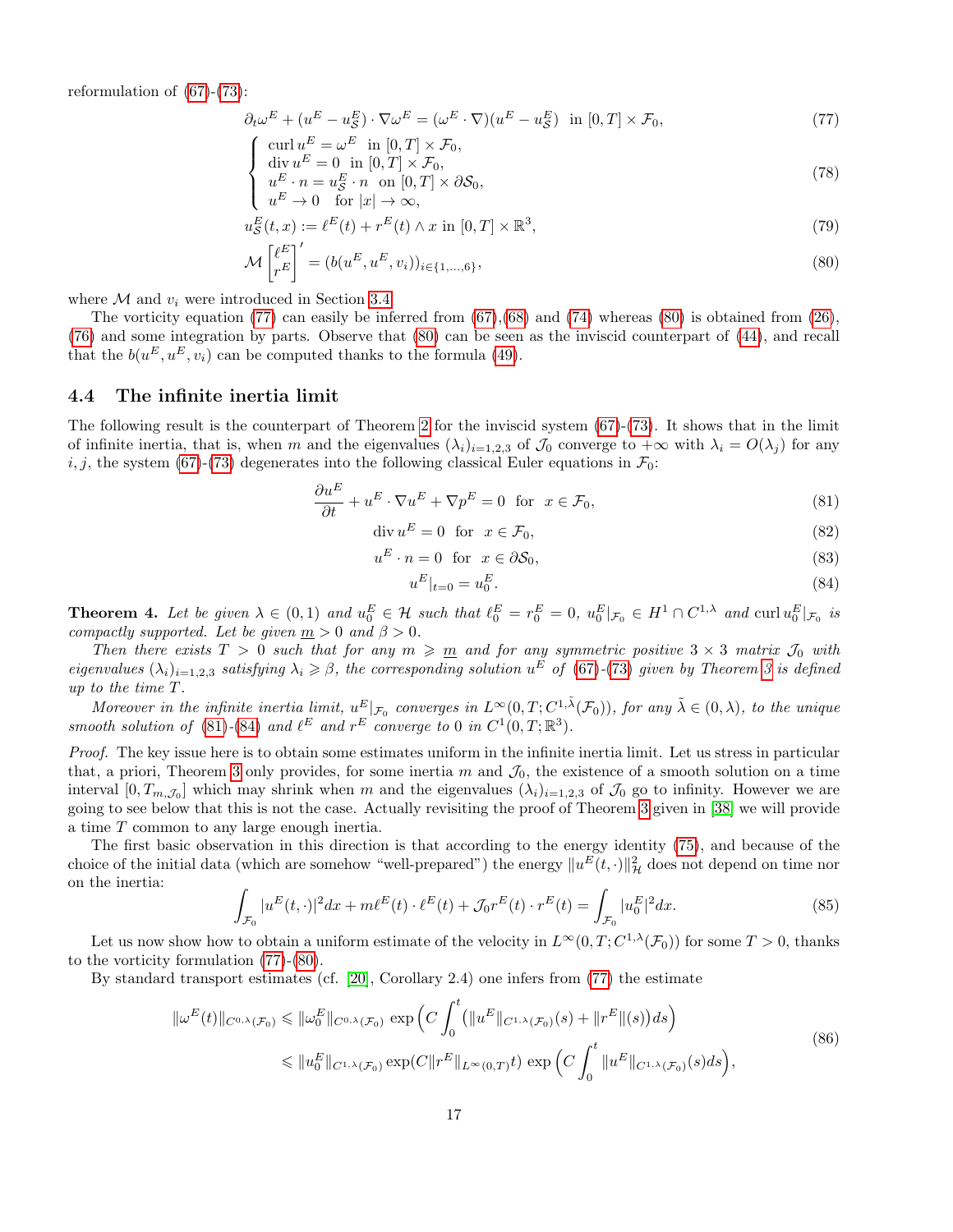where C does not depend on the inertia.

On the other hand by classical elliptic theory, one infers from [\(78\)](#page-16-5) the following estimate, where time is omitted,

<span id="page-17-1"></span>
$$
||u^E||_{C^{1,\lambda}(\mathcal{F}_0)} \leq C(||\omega^E||_{C^{0,\lambda}(\mathcal{F}_0)} + ||\ell^E|| + ||r^E||) \leq C(||\omega^E||_{C^{0,\lambda}(\mathcal{F}_0)} + ||u_0^E||_{L^2(\mathcal{F}_0)}),
$$
\n(87)

with  $C > 0$  depending on  $m > 0$  and  $\beta > 0$ .

Plugging [\(87\)](#page-17-1) in [\(86\)](#page-16-6) yields,

$$
\|\omega^{E}(t)\|_{C^{0,\lambda}(\mathcal{F}_{0})} \leq \|u_{0}^{E}\|_{C^{1,\lambda}(\mathcal{F}_{0})} \exp(C\|u_{0}^{E}\|_{L^{2}(\mathcal{F}_{0})}t) \exp\Big(C\int_{0}^{t} \|\omega^{E}\|_{C^{0,\lambda}(\mathcal{F}_{0})}(s)ds\Big),
$$

with  $C > 0$  depending on  $m > 0$  and  $\beta > 0$ , from which one deduces the existence of a small time  $T > 0$  and an estimate of velocity in  $L^{\infty}(0,T; C^{1,\lambda}(\mathcal{F}_0))$  both uniformly for any  $m \geqslant m$  and for any symmetric positive  $3 \times 3$ matrix  $\mathcal{J}_0$  with eigenvalues  $(\lambda_i)_{i=1,2,3}$  satisfying  $\lambda_i \geq \beta$ .

Let us now prove the second part of Theorem [4](#page-16-7) about convergence of the fluid and solid velocities. First  $(85)$ yields that  $\ell^E$  and  $r^E$  converge to 0 in  $L^\infty(0,T;\mathbb{R}^3)$  in the infinite inertia limit. Then, similarly as we proceed in the proof of Theorem [2,](#page-13-0) by using [\(80\)](#page-16-2) and [\(49\)](#page-11-4) we write

$$
\begin{bmatrix} \ell^E \\ r^E \end{bmatrix}' = \mathcal{M}^{-1} (\mathcal{T}_{1,i}^E)_{i \in \{1,\dots,6\}} + \mathcal{M}^{-1} \mathcal{T}_2^E.
$$

where,

$$
\mathcal{T}_{1,i}^E:=\int_{\mathcal{F}_0}\Big(\big[(u^E-u^E_{\mathcal{S}})\cdot\nabla\big)\nabla\Phi_i\big]\cdot u^E-\det(r_u^E,u^E,\nabla\Phi_i)\Big), \text{ and } \mathcal{T}_2^E:=\begin{bmatrix}nr^E\wedge\ell^E\\(\mathcal{J}_0r^E)\wedge r^E\end{bmatrix}
$$

Thus, by using again the energy bound [\(85\)](#page-16-8), we deduce that  $\ell^E$  and  $r^E$  converge to 0 in  $C^1(0,T;\mathbb{R}^3)$ .

Finally it remains to prove that  $u^E|_{\mathcal{F}_0}$  converges, up to a subsequence, in  $L^{\infty}(0,T; C^{1,\tilde{\lambda}}(\mathcal{F}_0))$ , for any  $\tilde{\lambda} \in (0,\lambda)$ . Since we have some uniform estimates of  $u^E|_{\mathcal{F}_0}$  in the space  $L^{\infty}(0,T;C^{1,\lambda}(\mathcal{F}_0))$ , it is sufficient to obtain a temporal estimate uniform in infinite inertia limit and to use the Aubin-Lions lemma to conclude that a subsequence is converging in  $L^{\infty}(0,T; C^{1,\tilde{\lambda}}(\mathcal{F}_0))$ , for any  $\tilde{\lambda} \in (0,\lambda)$ . This can be easily achieved by using [\(76\)](#page-15-6) with some test functions v compactly supported in  $\mathcal{F}_0$ .

These convergences are sufficient to yield that the limit is a smooth solution of  $(81)-(84)$  $(81)-(84)$  on  $[0, T]$ .

Since classical solutions of the Euler equations are unique we finally deduce that the whole sequence is converging.  $\Box$ 

# <span id="page-17-0"></span>5 Inviscid limit

Let us now state the main result of this paper.

<span id="page-17-2"></span>Theorem 5. The following holds true.

- 1. With the notations of Theorem [1](#page-6-1) and Theorem [3,](#page-15-2) and assuming that  $u_0$  converges to  $u_0^E$  in H when  $\nu$  tends to 0 and that  $\alpha := \alpha^{\nu}$  satisfies  $\alpha \nu$  converges to 0 when  $\nu$  tends to 0, then u converges to  $u^{E}$  in  $L^{\infty}(0,T;\mathcal{H})$ , vand that  $\alpha := \alpha$  satisfies  $\alpha \nu$  converges to 0 when  $\nu$  tends to 0, then a converges to  $u$  and  $T(u,1;\pi)$ ,  $\overline{\nu} \| u|_{\mathcal{F}_0} \|_{L^2(0,T;H^1(\mathcal{F}_0))}$  and  $\sqrt{\alpha \nu} \| u - u_{\mathcal{S}} \|_{L^2((0,T)\times \partial \mathcal{S}_0)}$  converge to 0, where  $T$ solution  $u^E$  of the inviscid system
- 2. Moreover  $(\ell, r)$  converges to  $(\ell^E, r^E)$  in  $H^1(0, T; \mathbb{R}^6)$ .
- 3. Assuming that  $u_0 = u_0^E$  and that  $\alpha > 0$  does not depend on  $\nu$ , then there exists  $C > 0$  (depending on T) such that √

<span id="page-17-3"></span>
$$
||u - uE||L\infty(0,T;H) + \sqrt{\nu}||u - uE||L2(0,T;H1(\mathcal{F}_0)) \leq C(1+\alpha)\nu^{3/4}.
$$
 (88)

.

A few remarks are in order.

Regarding the first part of Theorem [5,](#page-17-2) let us first mention again the references [\[10,](#page-22-15) [30,](#page-23-10) [1\]](#page-21-1) for the relevance of considering a friction coefficient depending on the viscosity, as a limit of accommodation boundary condition for the Boltzmann equation. The first part of Theorem [5](#page-17-2) extends earlier results where a fixed boundary was considered,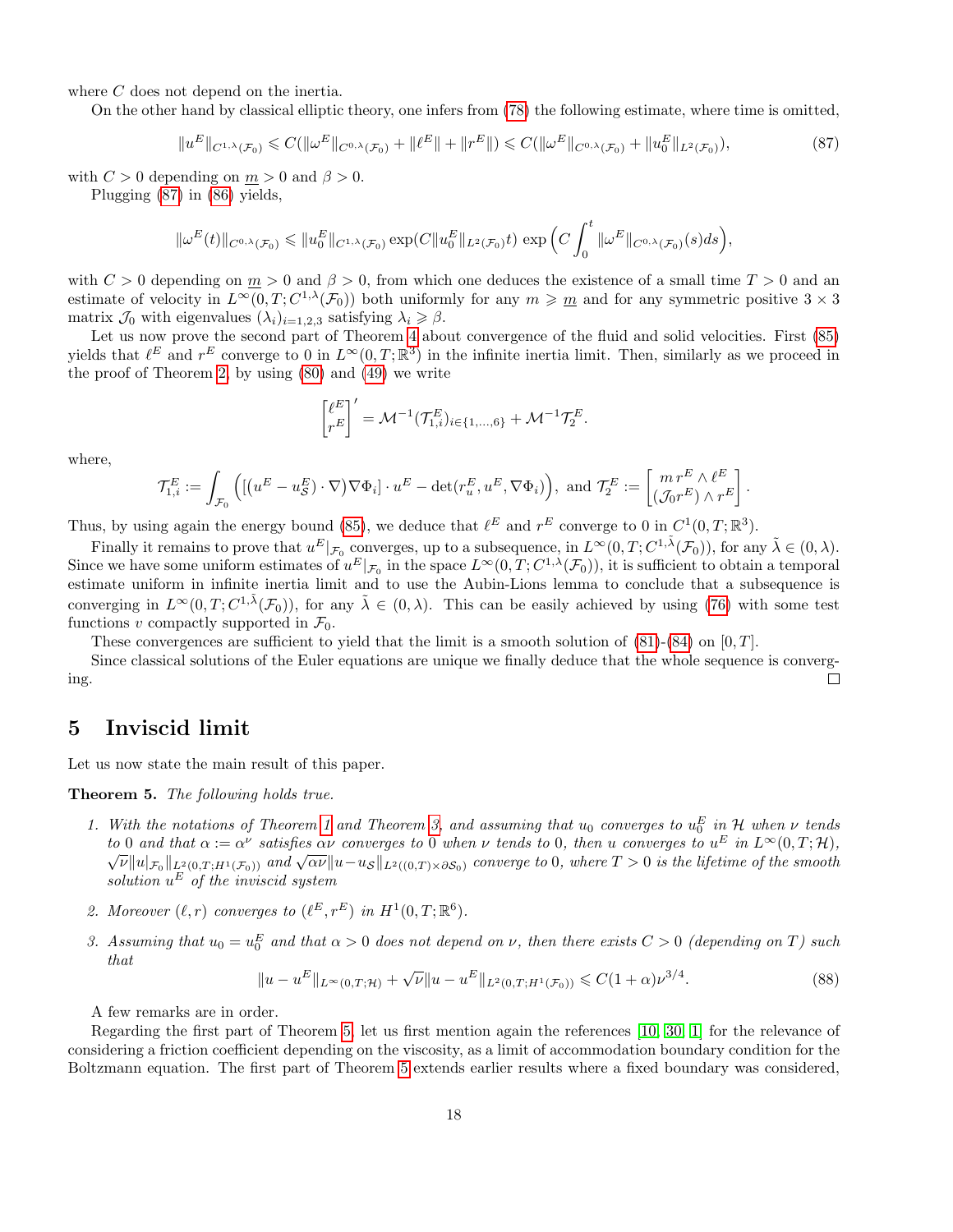see [\[26,](#page-22-12) [34,](#page-23-8) [1,](#page-21-1) [41\]](#page-23-13). Let us point out in particular that it could be possible to extend the first part of Theorem [5](#page-17-2) to a weaker setting, following the analysis of [\[1\]](#page-21-1). This will require to extend P.-L. Lions' definition of dissipative solutions of the Euler incompressible equations to the system [\(67\)](#page-15-0)-[\(73\)](#page-15-1), and to modify the proof of the first part of Theorem [5](#page-17-2) below following a by now classical method, so-called the relative entropy method or the modulated energy method depending on the context and on the authors. We choose here to consider smooth solutions of the system [\(67\)](#page-15-0)-[\(73\)](#page-15-1) in order to keep the unity of the theorem, since the other parts fail in a weaker context.

The second part of Theorem [5](#page-17-2) is perhaps the most surprising. It shows that the convergence of the body's dynamics is better than the one implied by the convergence of u to  $u^E$  in the energy space  $L^{\infty}(0,T;\mathcal{H})$  stated in the first part. Indeed the latter provides a convergence  $(\ell, r)$  to  $(\ell^E, r^E)$  in  $L^{\infty}(0, T; \mathbb{R}^6)$ . This last result can be seen a new avatar of a well-known phenomenon in the theory of the systems involving an incompressible flow and a structure, namely the added mass phenomenon, cf. for instance [\[6,](#page-21-4) [17\]](#page-22-14).

If we focus on the dependence on the viscosity the estimate [\(88\)](#page-17-3) says that u converges strongly to  $u^E$  in  $L^{\infty}(0,T; L^2(\mathcal{F}_0))$  with a rate of  $O(\nu^{3/4})$  and in  $L^2(0,T; H^1(\mathcal{F}_0))$  with a rate of  $O(\nu^{1/4})$ . We therefore recover the optimal rate of convergence, with respect to  $\nu$ , found in [\[27\]](#page-22-13) in the case where the Navier conditions are prescribed on a fixed boundary.

Theorem [5](#page-17-2) may be useful for controllability issues, in particular for the global controllability of the system. In the case of a fixed boundary a strategy initiated by Coron in [\[11\]](#page-22-19) proved the global approximate controllability for the 2-D incompressible Navier-Stokes equations with Navier slip boundary conditions. His proof relies on another of his earlier results about the global controllability of the incompressible Euler equations, see [\[12\]](#page-22-20). This strategy was used later on by Chapouly in [\[5\]](#page-21-5) to extend Coron's result into a global null controllability result.

It is therefore possible that a similar strategy could be fruitful in the case of a moving rigid body. Note however that in such a case little is known so far about the controllability of the inviscid system. Let us mention in that direction the results by Chambrion *et al.* [\[4\]](#page-21-6) in the irrotational case.

## <span id="page-18-0"></span>6 Proof of Theorem [5](#page-17-2)

#### 6.1 Two basic observations

Let us observe first that when u converges to  $u^E$  in  $L^\infty(0,T;\mathcal{H})$  then it follows straightforwardly from [\(28\)](#page-6-4), [\(75\)](#page-15-7) Let us observe first that when u converges to u in L (0, I; H) then it follows straightforward Korn inequality that  $\sqrt{\nu}||u|_{\mathcal{F}_0}||_{L^2(0,T;H^1(\mathcal{F}_0))}$  and  $\sqrt{\alpha\nu}||u - u_S||_{L^2((0,T)\times\partial S_0)}$  converge to 0.

Moreover the second part of Theorem [5](#page-17-2) is quite easy to obtain once the first part has been proved. Indeed, using where the second part of Theorem 5 is quite easy to obtain once the first part has been proved. Indeed, using<br>that u converges to  $u^E$  in  $L^{\infty}(0,T;\mathcal{H})$ , and that  $\sqrt{\nu}||u|_{\mathcal{F}_0}||_{L^2(0,T;\mathcal{H}^1(\mathcal{F}_0))}$  and  $\sqrt{\alpha\n$ to 0 as  $\nu$  tends to 0, [\(44\)](#page-10-1), [\(80\)](#page-16-2) and [\(49\)](#page-11-4), we obtain that  $\mathcal{M} \begin{bmatrix} \ell \\ n \end{bmatrix}$ r  $\int'$  converges to  $\mathcal{M} \begin{bmatrix} \ell^E \\ E \end{bmatrix}$  $r^E$  $\int'$  in  $L^2(0,T)$ . We then infer easily the second part.

#### 6.2 Proof of the first part

Let us now turn to the proof of the first part. In the following, C will denote a constant independent of  $\nu$  and  $\alpha$ that may change from one relation to another.

Let us also introduce the difference

$$
w := u - uE
$$
 and similarly for the initial condition  $w_0 := u_0 - u_0E$ .

In the solid we will use the notation

$$
w_{\mathcal{S}} := u_{\mathcal{S}} - u_{\mathcal{S}}^E.
$$

For any  $t \in [0, T]$ , we have, thanks to [\(28\)](#page-6-4) and [\(75\)](#page-15-7),

<span id="page-18-1"></span>
$$
||w(t, \cdot)||_{\mathcal{H}}^{2} \leq ||u_{0}||_{\mathcal{H}}^{2} + ||u_{0}^{E}||_{\mathcal{H}}^{2} - 2(u, u^{E})_{\mathcal{H}}(t) + 4\nu \int_{0}^{t} a(u, u).
$$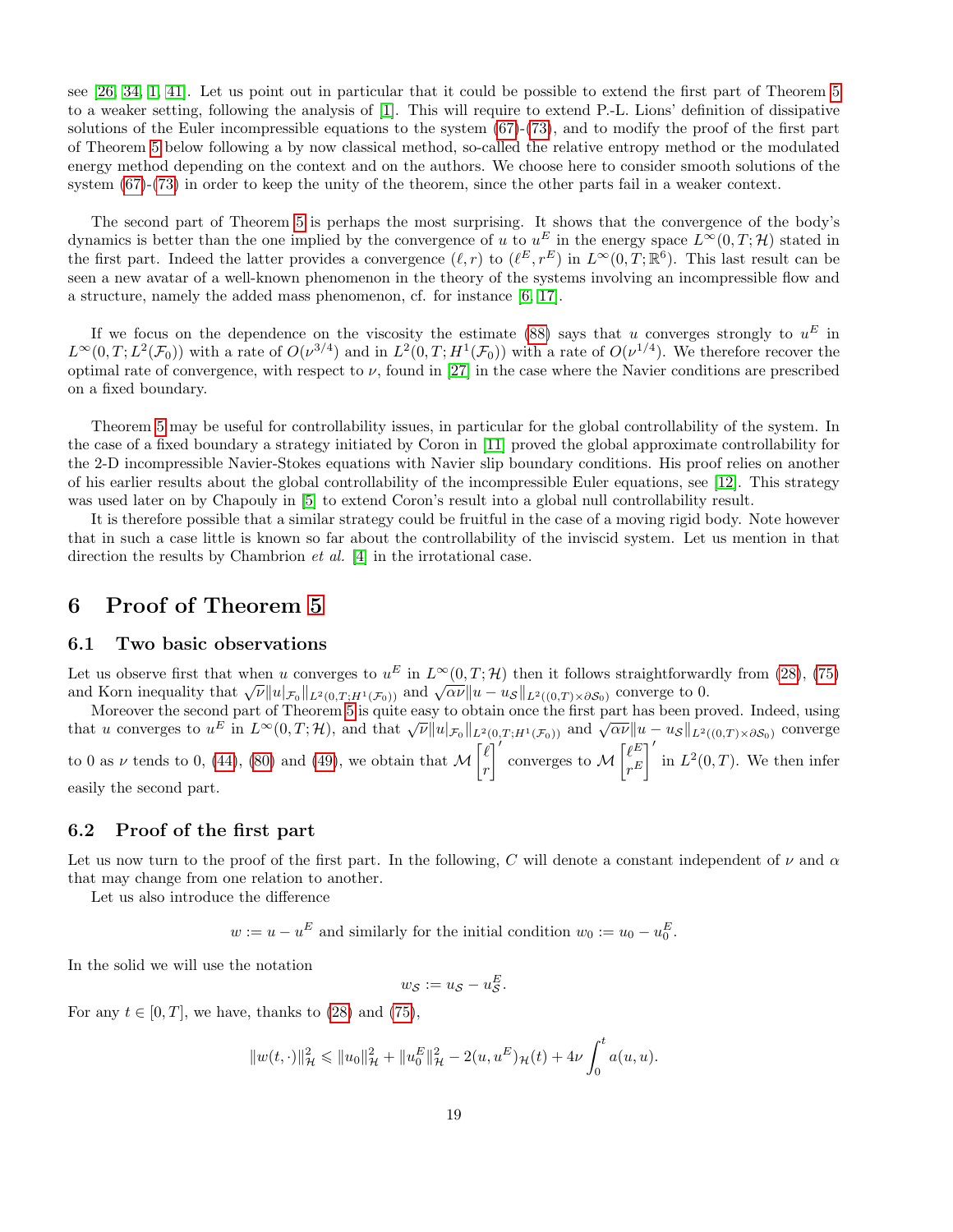We now apply [\(22\)](#page-5-2) to  $v = u^E$  to get

$$
(u, u^{E})_{\mathcal{H}}(t) - (u_{0}, u_{0}^{E})_{\mathcal{H}} = \int_{0}^{t} \left[ (u, \partial_{t} u^{E})_{\mathcal{H}} + 2\nu a(u, u^{E}) + b(u, u, u^{E}) \right] ds
$$
  

$$
= \int_{0}^{t} \left[ 2\nu a(u, u^{E}) + b(u, u, u^{E}) - b(u^{E}, u, u^{E}) \right] ds,
$$

using [\(76\)](#page-15-6) with  $v = u$ .

Therefore,

$$
||w(t, \cdot)||_{\mathcal{H}}^{2} \leq ||w_{0}||_{\mathcal{H}}^{2} - 2 \int_{0}^{t} \left[ 2\nu a(u, u^{E}) - 2\nu a(u, u) + b(u, u, u^{E}) - b(u^{E}, u, u^{E}) \right] ds
$$
  
= 
$$
||w_{0}||_{\mathcal{H}}^{2} - 2 \int_{0}^{t} \left[ -2\nu a(u, w) + b(w, w, u^{E}) \right] ds.
$$

This can be recast as follows:

$$
||w(t, \cdot)||_{\mathcal{H}}^2 + 4\alpha\nu \int_0^t \int_{\partial S_0} |w - w_{\mathcal{S}}|^2 + 4\nu \int_0^t \int_{\mathcal{F}_0} |D(w)|^2 \le ||w_0||_{\mathcal{H}}^2 - 2 \int_0^t \Big[ -2\nu a(u^E, w) + b(w, w, u^E) \Big] ds. \tag{89}
$$

Therefore it only remains to use the Cauchy-Schwarz and Young inequalities, [\(42\)](#page-10-2) and finally the Gronwall Lemma to achieve the first part of the theorem.

### 6.3 Proof of the last part

If one is interested in getting a better rate of convergence (for fixed  $\alpha$ ) a further treatment of the viscous part of the right hand side of [\(89\)](#page-18-1) is needed. The underlying idea is somehow to put more derivatives on the inviscid solution  $u^E$ .

We use Lemma [1](#page-4-0) to obtain

$$
a(u^{E}, w) = -\alpha \int_{\partial S_{0}} (u^{E} - u^{E}_{S}) \cdot (w - w_{S}) - \int_{\mathcal{F}_{0}} D(u^{E}) \cdot D(w)
$$
  
=  $-\alpha \int_{\partial S_{0}} (u^{E} - u^{E}_{S}) \cdot (w - w_{S}) + \frac{1}{2} \int_{\mathcal{F}_{0}} \Delta u^{E} \cdot w - \int_{\partial S_{0}} \left( (D(u^{E})n) \wedge n \right) \cdot \left( (w - w_{S}) \wedge n \right)$   
 $- \ell_{w} \cdot \int_{\partial S_{0}} D(u^{E})n ds - r_{w} \cdot \int_{\partial S_{0}} x \wedge D(u^{E})n ds.$ 

Thus we infer from [\(89\)](#page-18-1) the following inequality:

$$
\|w(t,\cdot)\|_{\mathcal{H}}^2 + 4\alpha\nu \int_0^t \int_{\partial S_0} |w - w_{\mathcal{S}}|^2 + 4\nu \int_0^t \int_{\mathcal{F}_0} |D(w)|^2
$$
  
\n
$$
\leq \|w_0\|_{\mathcal{H}}^2 - 4\alpha\nu \int_0^t \int_{\partial S_0} (u^E - u^E_{\mathcal{S}}) \cdot (w - w_{\mathcal{S}})
$$
  
\n
$$
+ 2\nu \int_0^t \int_{\mathcal{F}_0} \Delta u^E \cdot w - 4\nu \int_0^t \int_{\partial S_0} \left( (D(u^E)n) \wedge n \right) \cdot \left( (w - w_{\mathcal{S}}) \wedge n \right)
$$
  
\n
$$
- 4\nu \int_0^t \ell_w \cdot \int_{\partial S_0} D(u^E)n ds - 4\nu \int_0^t r_w \cdot \int_{\partial S_0} x \wedge D(u^E)n ds - 2 \int_0^t b(w, w, u^E)
$$
  
\n
$$
\leq \|w_0\|_{\mathcal{H}}^2 + \sum_{i=1}^6 I_i.
$$

To deal with  $I_1$  and  $I_3$  we will use the following lemma: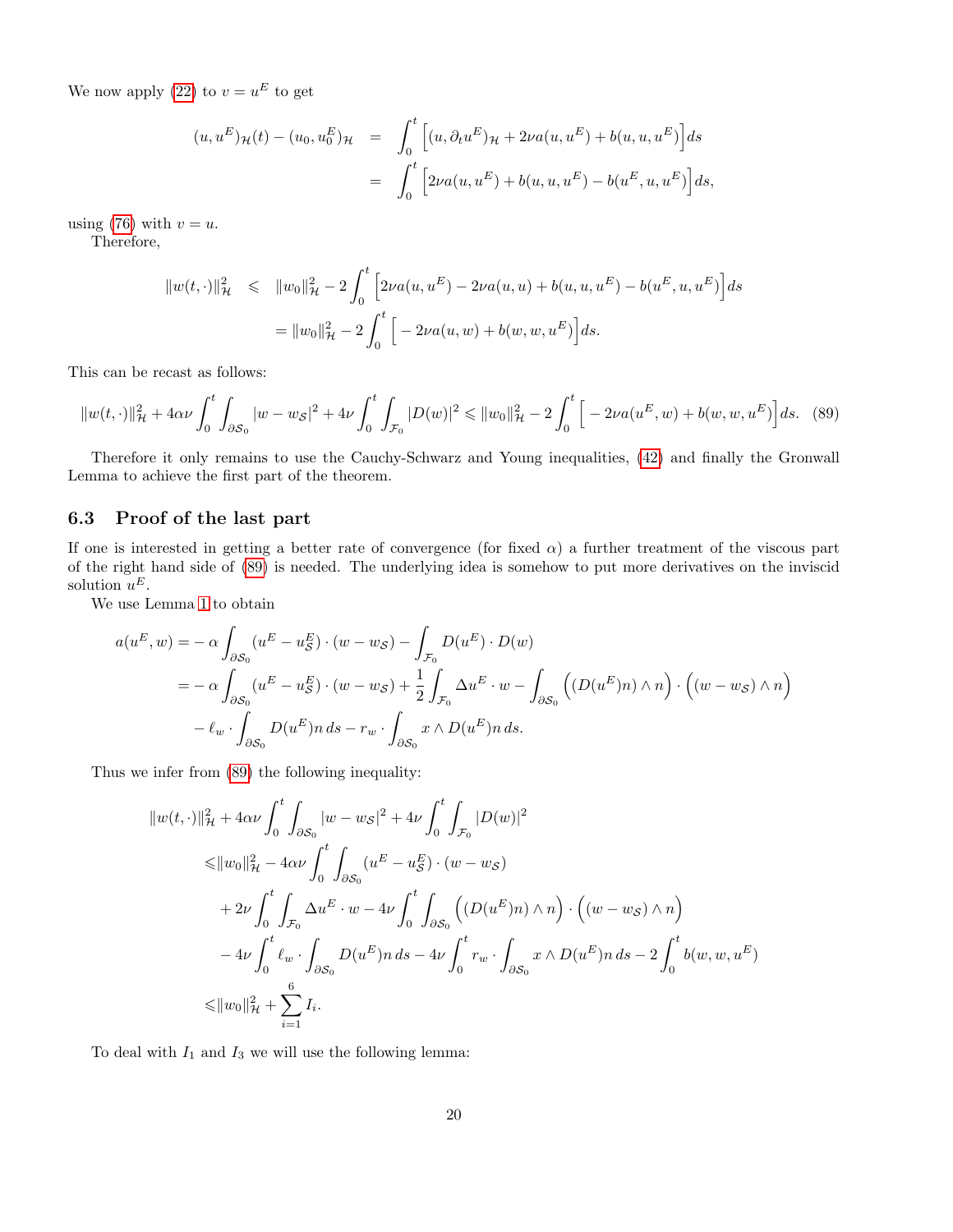<span id="page-20-0"></span>**Lemma 3.** There exists  $C > 0$  such that for any  $\gamma > 0$  and for any smooth function f divergence free and tangent to the boundary

$$
||f||_{L^{2}(\partial \mathcal{S}_{0})} \leqslant C \gamma^{1/3} ||f||_{L^{2}(\mathcal{F}_{0})}^{2/3} + \frac{1}{4\gamma} ||D(f)||^{2}_{L^{2}(\mathcal{F}_{0})} + C||f||_{L^{2}(\mathcal{F}_{0})}.
$$

Proof. We first apply the following standard trace inequality:

$$
||f||_{L^{2}(\partial S_{0})} \leqslant C||f||_{L^{2}(\mathcal{F}_{0})}^{1/2}||f||_{H^{1}(\mathcal{F}_{0})}^{1/2},
$$

then the Korn inequality to find

$$
||f||_{L^{2}(\partial S_{0})} \leq C(||f||_{L^{2}(\mathcal{F}_{0})}^{1/2}||D(f)||_{L^{2}(\mathcal{F}_{0})}^{1/2} + ||f||_{L^{2}(\mathcal{F}_{0})})
$$

and finally Young's inequality to conclude.

In order to apply this lemma we are going to substitute to the vector fields  $u_S^E$  and  $w_S$  another divergence free vector field with the same traces on  $\partial \mathcal{S}_0$  but with a better decay at infinity, as we did in Section [3.2.](#page-4-2) Indeed let  $\chi$ be a smooth cut-off function defined on  $\overline{\mathcal{F}_0}$  such that  $\chi = 1$  in  $\Gamma_c$  and  $\chi = 0$  in  $\mathcal{F}_0 \setminus \Gamma_{2c}$ , where

$$
\Gamma_c := \{ x \in \mathcal{F}_0 / d(x) < c \} \text{ with } d(x) := dist(x, \partial \mathcal{S}_0).
$$

Let us denote

$$
\psi_{\mathcal{S}}^{E}(t,x) := \frac{1}{2} (\ell^{E}(t) \wedge x - r^{E}(t)|x|^{2}) \text{ and } \tilde{u}_{\mathcal{S}}^{E} := \operatorname{curl}(\chi \psi_{\mathcal{S}}^{E}),
$$

and let us define similarly  $\tilde{w}_{\mathcal{S}}$ . By Cauchy-Schwarz inequality we obtain

$$
I_1 \leqslant 4\alpha\nu \int_0^t \|u^E - \tilde{u}_{\mathcal{S}}^E\|_{L^2(\partial \mathcal{S}_0)} \|w - \tilde{w}_{\mathcal{S}}\|_{L^2(\partial \mathcal{S}_0)} \leqslant \alpha\nu C \int_0^t \|w - \tilde{w}_{\mathcal{S}}\|_{L^2(\partial \mathcal{S}_0)}
$$

and then applying Lemma [3](#page-20-0) with  $\gamma = \frac{\alpha C}{4}$ 

$$
I_1 \leq \nu \int_0^t \|D(w - \tilde{w}_{\mathcal{S}})\|_{L^2(\mathcal{F}_0)}^2 + \alpha^{4/3} \nu C \int_0^t \|w - \tilde{w}_{\mathcal{S}}\|_{L^2(\mathcal{F}_0)}^{2/3} + \alpha \nu C \int_0^t \|w - \tilde{w}_{\mathcal{S}}\|_{L^2(\mathcal{F}_0)} \leq \nu \int_0^t \|D(w)\|_{L^2(\mathcal{F}_0)}^2 + \nu C \int_0^t \|w\|_{\mathcal{H}}^2 + \alpha^{4/3} \nu C \int_0^t \|w\|_{\mathcal{H}}^{2/3} + \alpha \nu C \int_0^t \|w\|_{\mathcal{H}}.
$$

Now, thanks again to Cauchy-Schwarz inequality and applying Lemma [3](#page-20-0) but this time with  $\gamma = \frac{C}{4}$  we get

$$
I_3 \leq 4\nu \int_0^t \|D(u^E)n\|_{L^2(\partial S_0)} \|w - \tilde{w}_{\mathcal{S}}\|_{L^2(\partial S_0)}
$$
  
\n
$$
\leq \nu C \int_0^t \|w - \tilde{w}_{\mathcal{S}}\|_{L^2(\partial S_0)}
$$
  
\n
$$
\leq \nu \int_0^t \|D(w)\|_{L^2(\mathcal{F}_0)}^2 + \nu C \int_0^t \|w\|_{\mathcal{H}}^2 + \nu C \int_0^t \|w\|_{\mathcal{H}}^{2/3} + \nu C \int_0^t \|w\|_{\mathcal{H}}.
$$

We simply estimate the following term by

$$
I_2 \leq 2\nu \int_0^t \|\Delta u^E\|_{L^2(\mathcal{F}_0)} \|w\|_{L^2(\mathcal{F}_0)} \leq \nu C \int_0^t \|w\|_{L^2(\mathcal{F}_0)}.
$$

Finally it is straightforward that we can estimate the last terms by

$$
I_4 + I_5 \leq \nu C \int_0^t \|w\|_{\mathcal{H}}
$$
 and  $I_6 \leq C \int_0^t \|w\|_{\mathcal{H}}^2$ 

thanks to [\(42\)](#page-10-2).

 $\Box$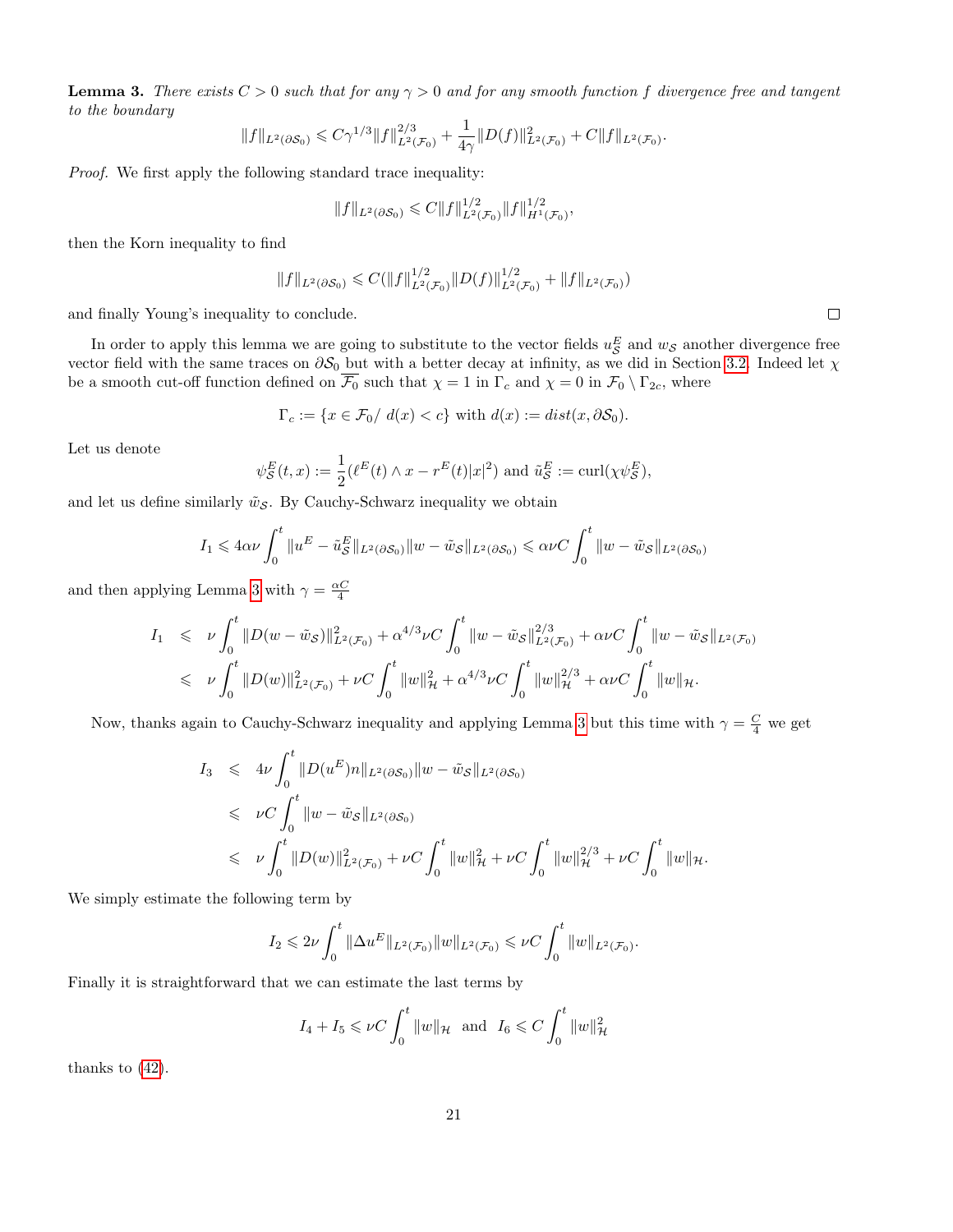We deduce from the above relations that

$$
||w(t)||_{\mathcal{H}}^2 + 2\nu \int_0^t ||D(w)||_{L^2(\mathcal{F}_0)}^2 \leq \beta(t) + C \int_0^t ||w||_{\mathcal{H}}^2,
$$

with

$$
\beta(t) := \|w_0\|_{\mathcal{H}}^2 + \nu C \int_0^t \|w\|_{\mathcal{H}}^2 + (1 + \alpha^{4/3})\nu C \int_0^t \|w\|_{\mathcal{H}}^{2/3} + (1 + \alpha)\nu C \int_0^t \|w\|_{\mathcal{H}}.
$$

Since  $||w(t)||_{\mathcal{H}} \leq C$  we can deduce that

$$
\beta(t) \leq \|w_0\|_{\mathcal{H}}^2 + (1 + \alpha + \alpha^{4/3}) \nu t C \|w\|_{L^{\infty}(0,T; \mathcal{H})}^{2/3},
$$

and finally, the Gronwall Lemma implies that

$$
||w(t)||_{\mathcal{H}}^{2} \leq ||w_{0}||_{\mathcal{H}}^{2} + (1 + \alpha + \alpha^{4/3})\nu tC||w||_{L^{\infty}(0,T;\mathcal{H})}^{2/3} + C \int_{0}^{t} (||w_{0}||_{\mathcal{H}}^{2} + s(1 + \alpha + \alpha^{4/3})\nu C||w||_{L^{\infty}(0,T;\mathcal{H})}^{2/3}) ds \exp(Ct) \leq C (||w_{0}||_{\mathcal{H}}^{2} + (1 + \alpha + \alpha^{4/3})\nu ||w||_{L^{\infty}(0,T;\mathcal{H})}^{2/3}),
$$

where  $C$  is a constant depending on  $T$ .

By setting  $u_0 = u_0^E$ , we obtain estimate [\(88\)](#page-17-3).

The proof of Theorem [5](#page-17-2) is then complete.

Acknowledgements. This work was partially supported by the CNRS-FAPESP cooperation. The first author thanks the Laboratoire Jacques-Louis Lions - Paris 6, while the second author thanks the IMECC-UNICAMP for their kind hospitality during their visits there. The first author was partially supported by CNPq-Brazil, grant 303302/2009-7 and by FAPESP-Brazil, grant 2007/51490-7. The second author was partially supported by the Agence Nationale de la Recherche, Project CISIFS, grant ANR-09-BLAN-0213-02. He also thanks Olivier Glass and David Gérard-Varet for some fruitful discussions.

## References

- <span id="page-21-1"></span>[1] C. Bardos, F. Golse, L. Paillard. The incompressible Euler limit of the Boltzmann equation with accommodation boundary condition. Commun. Math. Sci. 10 (2012), no. 1, 159-190.
- <span id="page-21-0"></span>[2] C. Bardos, E. S. Titi. Euler equations for an ideal incompressible fluid. (Russian) Uspekhi Mat. Nauk 62 (2007), no. 3(375), 5-46; translation in Russian Math. Surveys 62 (2007), no. 3, 409-451.
- <span id="page-21-2"></span>[3] H. Beirao da Veiga, F. Crispo. A missed persistence property for the Euler equations, and its effect on inviscid limits. Nonlinearity 25 (2012) 1661-1669.
- <span id="page-21-6"></span>[4] T. Chambrion, A. Munnier. Locomotion and control of a self-propelled shape-changing body in a fluid. J. Nonlinear Sci. 21 (2011), no. 3, 325-385.
- <span id="page-21-5"></span>[5] M. Chapouly. On the global null controllability of a Navier-Stokes system with Navier slip boundary conditions. J. Differential Equations 247 (2009), no. 7, 2094-2123.
- <span id="page-21-4"></span>[6] S. Childress. An introduction to theoretical fluid mechanics. Courant Lecture Notes in Mathematics, 19. Courant Institute of Mathematical Sciences, New York; American Mathematical Society, Providence, RI, 2009.
- <span id="page-21-3"></span>[7] T. Clopeau, A. Mikelic, R. Robert. On the vanishing viscosity limit for the 2D incompressible Navier-Stokes equations with the friction type boundary conditions. Nonlinearity 11 (1998), no. 6, 1625-1636.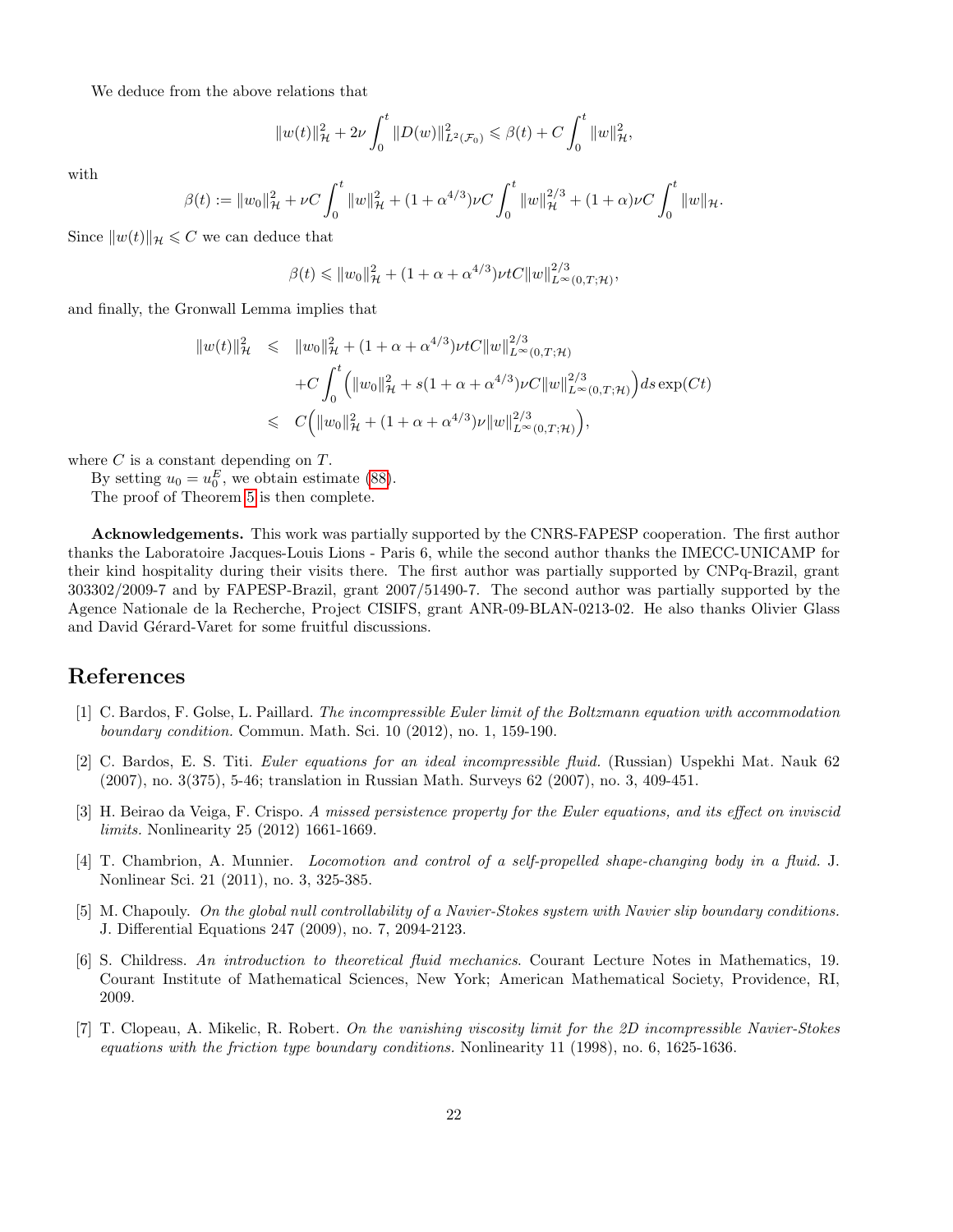- <span id="page-22-5"></span>[8] C. Conca, J. A. San Martin, M. Tucsnak. Existence of solutions for the equations modelling the motion of a rigid body in a viscous fluid. Comm. Partial Differential Equations 25 (2000), no. 5-6, 1019-1042.
- <span id="page-22-6"></span>[9] P. Constantin. On the Euler equations of incompressible fluids. Bull. Amer. Math. Soc. (N.S.) 44 (2007), no. 4, 603-621.
- <span id="page-22-15"></span>[10] F. Coron. Derivation of slip boundary conditions for the Navier-Stokes system from the Boltzmann equation. J. Statist. Phys. 54 (1989), no. 3-4, 829-857.
- <span id="page-22-19"></span>[11] J.-M. Coron. On the controllability of the 2-D incompressible NavierStokes equations with the Navier slip boundary conditions. ESAIM Control Optim. Calc. Var. 1 (1995/96), 35-75.
- <span id="page-22-20"></span>[12] J.-M. Coron. On the null asymptotic stabilization of the two-dimensional incompressible Euler equations in a simply connected domain. SIAM J. Control Optim. 37 (1999), no. 6, 1874-1896.
- <span id="page-22-16"></span>[13] A.-L. Dalibard, D. Gérard-Varet. Effective boundary condition at a rough surface starting from a slip condition. J. Differential Equations 251 (2011), no. 12, 3450-3487.
- <span id="page-22-3"></span>[14] B. Desjardins, M. J. Esteban. On weak solutions for fluid-rigid structure interaction: compressible and incompressible models. Comm. Partial Differential Equations 25 (2000), no. 7-8, 1399-1413.
- <span id="page-22-4"></span>[15] B. Desjardins, M. J. Esteban. Existence of weak solutions for the motion of rigid bodies in a viscous fluid. Arch. Ration. Mech. Anal. 146 (1999), no. 1, 59-71.
- <span id="page-22-7"></span>[16] W. E. Boundary layer theory and the zero-viscosity limit of the Navier-Stokes equation. Acta Math. Sin. (Engl. Ser.) 16 (2000), no. 2, 207-218.
- <span id="page-22-14"></span>[17] G. P. Galdi. An Introduction to the Mathematical Theory of the Navier-Stokes Equations, Vol. I, Springer, New York, 1994.
- <span id="page-22-9"></span>[18] D. Gérard-Varet, E. Dormy. On the ill-posedness of the Prandtl equation. J. Amer. Math. Soc. 23 (2010), no. 2, 591-609.
- <span id="page-22-17"></span>[19] D. Gérard-Varet, N. Masmoudi. Relevance of the slip condition for fluid flows near an irregular boundary. Comm. Math. Phys. 295 (2010), no. 1, 99-137.
- <span id="page-22-18"></span>[20] P. Gamblin, X. Saint Raymond. On three-dimensional vortex patches. Bull. Soc. Math. France 123 (1995), no. 3, 375-424.
- <span id="page-22-2"></span>[21] O. Glass, F. Sueur. Uniqueness results for weak solutions of two-dimensional fluid-solid systems. Preprint 2012, arXiv:1203.2894.
- <span id="page-22-1"></span>[22] O. Glass, F. Sueur, T. Takahashi. Smoothness of the motion of a rigid body immersed in an incompressible perfect fluid. Ann. Sci. Ecole Norm. Sup.  $45$   $(2012)$ , no. 1, 1-51.
- <span id="page-22-8"></span>[23] E. Grenier. Boundary layers. Handbook of mathematical fluid dynamics. Vol. III, 245-309, 2004.
- <span id="page-22-10"></span>[24] Y. Guo, T. T. Nguyen. A note on the Prandtl boundary layers. Comm. Pure Appl. Math. 64 (2011), no. 10, 1416-1438.
- <span id="page-22-0"></span>[25] J.-G. Houot, J. San Martin and M. Tucsnak. Existence and uniqueness of solutions for the equations modelling the motion of rigid bodies in a perfect fluid. J. Funct. Anal. 259 (2010), no. 11, 2856-2885.
- <span id="page-22-12"></span>[26] D. Iftimie, G. Planas. Inviscid limits for the Navier-Stokes equations with Navier friction boundary conditions. Nonlinearity 19 (2006), 899–918.
- <span id="page-22-13"></span>[27] D. Iftimie, F. Sueur. Viscous boundary layers for the Navier-Stokes equations with the Navier slip conditions. Arch. Ration. Mech. Analysis 199 (2011), no. 1, 145-175.
- <span id="page-22-11"></span>[28] T. Kato. Remarks on zero viscosity limit for nonstationary Navier-Stokes flows with boundary. Seminar on nonlinear partial differential equations, 85-98, Math. Sci. Res. Inst. Publ., 2, 1984.